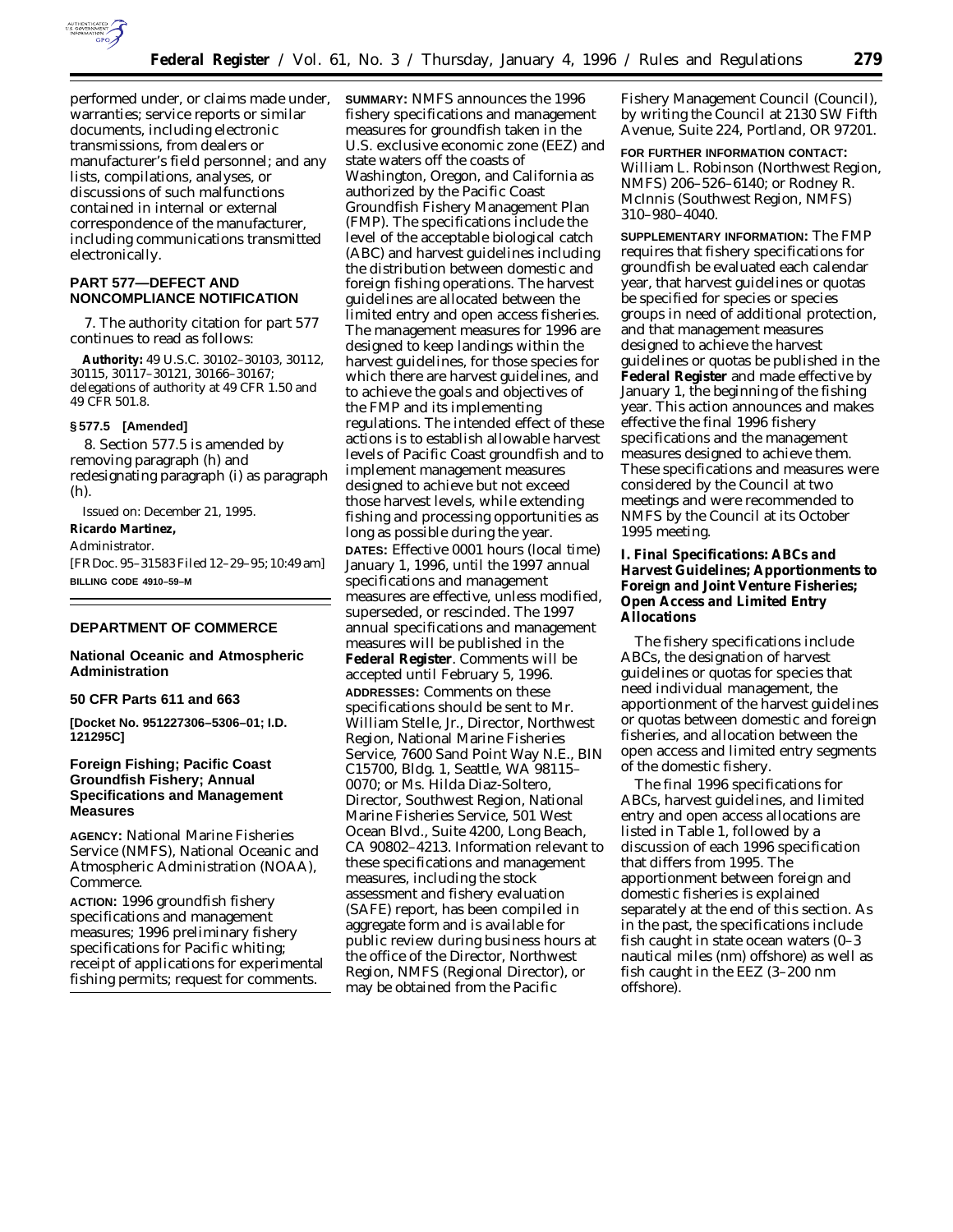TABLE 1.—1996 SPECIFICATIONS OF ACCEPTABLE BIOLOGICAL CATCH (ABC), HARVEST GUIDELINES, AND LIMITED ENTRY AND OPEN ACCESS ALLOCATIONS, BY INTERNATIONAL NORTH PACIFIC FISHERIES COMMISSION (INPFC) SUBAREAS

| <b>Species</b>                                                            |                                |                                         | Acceptable biological catch (ABC)<br>$(x 1,000 \text{ mt})$ | Harvest                       | Allocations<br>$(x 1,000$ mt) |                               |                                 |                   |                   |                       |                               |
|---------------------------------------------------------------------------|--------------------------------|-----------------------------------------|-------------------------------------------------------------|-------------------------------|-------------------------------|-------------------------------|---------------------------------|-------------------|-------------------|-----------------------|-------------------------------|
|                                                                           | Van-                           | Columbia                                |                                                             |                               | Concep-<br>tion               | Total<br><b>ABC</b>           | quideline<br>(x 1,000)<br>mt)   | Limited entry     |                   | Open access           |                               |
|                                                                           | couver <sup>a</sup>            |                                         | Eureka                                                      | Monterey                      |                               |                               |                                 | 1000 mt           | Percent           | 1000 mt               | Percent                       |
| Roundfish:<br>Lingcod b<br>Pacific cod                                    |                                | 1.3<br>3.2                              | 0.3<br>$\binom{c}{c}$                                       | 0.7<br>$\left( \circ \right)$ | 0.1<br>$\left( \circ \right)$ | 2.4<br>3.2                    | 2.4                             | 1.21              | 80.9              | 0.29                  | 19.1                          |
| Pacific whiting <sup>d</sup><br>Sablefishef<br>Jack mackerel <sup>g</sup> | 8.7<br>52.6                    |                                         |                                                             | Preliminary 123.0             |                               | 123.0<br>9.1<br>0.425<br>52.6 | 98.4<br>7.8<br>52.6             | 6.557             | 93.4              | 0.463                 | 6.6                           |
| Rockfish:<br>POP <sup>h</sup><br>Shortbelly                               | 0.0                            | 0.0                                     | $\left( \circ \right)$<br>23.5                              | $\left( \circ \right)$        | $\left( \circ \right)$        | 0.0<br>23.5                   | 0.75<br>23.5                    |                   |                   |                       |                               |
| Widow <sup>i</sup><br>Thornyheads:<br>Shortspine <sup>ej</sup>            |                                | 8.0<br>1.0                              | 7.7                                                         |                               |                               | 7.7<br>8.0<br>1.0             | 6.5<br>1.5                      | 6.26<br><br>1.496 | 96.3<br><br>99.75 | 0.24<br>0.00<br>0.004 | 3.7<br>1.1.1.1.1<br>.<br>0.25 |
| Longspine ej<br>Sebastes complex: k                                       |                                | 7.0<br>11.9                             |                                                             | 13.2                          |                               | 7.0<br>11.9 N<br>13.2 S       | 6.0<br>11.2 N<br>13.2 S         | <br>10.12<br>8.76 | .<br>90.4<br>67.4 | 1.08<br>4.24          | 9.6<br>32.6                   |
| Bocaccio <sup>1</sup><br>Canary m                                         | (G5c)                          | $\left( \circ \right)$<br>1.0           | 0.25                                                        | 1.7<br>$\left( \circ \right)$ | $\left( \circ \right)$        | 1.7<br>1.25                   | 1.7<br>0.85                     | 1.01<br>0.78      | 67.4<br>91.2      | 0.49<br>0.07          | 32.6<br>8.8                   |
| Chilipepper<br>Yellowtail <sup>n</sup>                                    | $\left( \circ \right)$<br>1.19 | $\binom{c}{c}$<br>2.9<br>$\overline{7}$ | 2.58                                                        | 4.0<br>(c)                    | (c)<br>                       | 4.0<br>6.74                   | 3.59 N<br>2.58 S                | .<br>3.25<br>2.33 | <br>90.4<br>90.4  | 0.35<br>0.25          | 9.6<br>9.6                    |
| Remaining rockfish<br>Flatfish:                                           | 0.8                            | 3.7                                     |                                                             | 7.0                           |                               | 11.5                          |                                 |                   |                   |                       |                               |
| Dover sole e o  0.82-1.57                                                 |                                | 3.0                                     | 2.9                                                         | $3.16 - 4.36$                 | 1.0                           | $10.88 -$<br>12.83            | 11.05<br><b>WOC</b><br>2.85 Col |                   |                   |                       |                               |
| English sole<br>Petrale sole<br>Arrowtooth flounder                       |                                | 2.0<br>1.2                              | 0.5<br>5.8                                                  | 1.1<br>0.8                    | 0.2                           | 3.1<br>2.7<br>5.8             |                                 |                   |                   |                       |                               |
| Other flatfish<br>Other fish p                                            | 0.7<br>2.5                     | 3.0<br>7.0                              | 1.7<br>1.2                                                  | 1.8<br>2.0                    | 0.5<br>2.0                    | 7.7<br>14.7                   |                                 |                   | .                 | .                     |                               |

a U.S. Vancouver only, except for Pacific whiting.

bThe lingcod stock assessment covers the entire Vancouver INPFC area, including Canada, and the Columbia subarea north of Cape Falcon. The U.S. ABC is based on 50 percent of the ABC for this assessment area plus 400 mt fo

guideline, which is 1,500 mt (the 2,400 mt harvest guideline minus 900 mt for estimated recreational harvest).<br>These species are not common nor important in the areas footnoted. Accordingly, for convenience, Pacific cod is

areas footnoted, and rockfish species are included in the ''remaining rockfish'' category for the areas footnoted only.<br>- «Whiting specifications are preliminary. The ABC is coastwide, including Canadian waters. The U.S.

be based on the commercial portion of the harvest guideline (the U.S. harvest guideline minus the tribal allocation).<br>
e Dover sole, thornyheads, and trawl-caught sablefish are managed together as the "DTS complex" (former

The 7,800 mt sablefish harvest guideline is the 8,700 mt ABC north of the Conception subarea (north of 36° N. latitude) reduced by 900 mt for estimated discards. The 7,800-mt harvest guideline is reduced by 780 mt for the treaty tribes before dividing the remaining 7,020 mt between the limited entry (6,557 mt) and open-ac-<br>cess (463 mt) fisheries. The limited entry allocation is fu both of which are harvest guidelines.<br><sup>»</sup> Only jack mackerel north of 39°00′ N. latitude are managed by the FMP. The ABC and harvest guideline include area beyond 200 nm.<br><sup>»</sup> The POP harvest guideline for landed catch appl

The thomyhead ABCs and havest guidelines apply north of Foint Conception, CA. The havest guideline represents landed catch. Limited entry and oper-access haves the secessed traditional levels during the 1984–1988 window pe

plus Eureka. For this table, the 2,970 mt Columbia ABC is for north Columbia only, and the Eureka ABC is for the Eureka subarea plus south Columbia. The total<br>ABC for yellowial rockfish is divided into two harvest guidelin

harvest guideline.)<br>· The 11,050 mt coastwide harvest guideline for Dover sole (the upper end of the ABC range for the Vancouver subarea and the lower end of the ABC for the Mon-<br>terey subarea (which are the recent averag cards). <sup>p</sup> Includes sharks, skates, rays, ratfish, morids, grenadiers, and other groundfish species noted above in footnote c.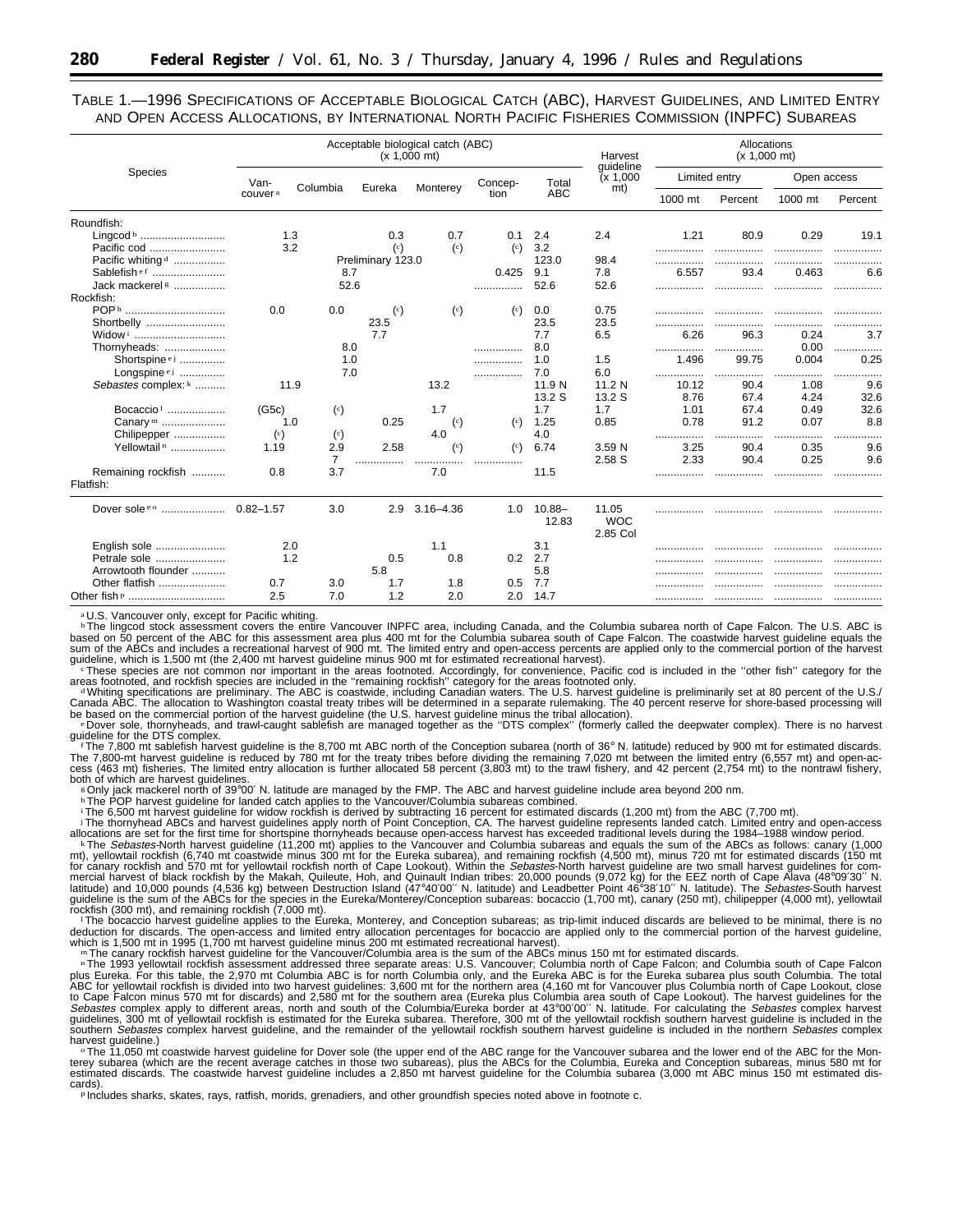# *Changes to the ABCs and Harvest Guidelines*

The ABCs represent the total catch amounts that are discarded as well as retained. Information considered in determining the ABCs is available from the Council and was made available to the public, before the Council's October 1995 meeting, in the Council's SAFE document (see **ADDRESSES**). The 1996 final ABCs are changed from the 1995 ABCs only for Dover sole, as explained below. The preliminary whiting ABC for 1996 also differs from the 1995 ABC. These changes are based on the best available scientific information. Changes that result only from rounding are not explained.

Those species or species groups managed with harvest guidelines in 1995 will continue to be managed with harvest guidelines in 1996. As in 1995, no quotas are established. The 1996 harvest guidelines differ from those in 1995 for: Pacific ocean perch (POP), the *Sebastes* complex in the Vancouver/ Columbia subareas (north of 43°00′ N. lat.), yellowtail rockfish north of Cape Lookout (45°20′15′′ N. lat.), and Dover sole coastwide. The preliminary harvest guideline for Pacific whiting (whiting) in 1996 also differs from the 1995 harvest guideline. Where information is available, a discard factor is subtracted from the ABC to determine the harvest guideline. Therefore, except for whiting, the 1996 harvest guidelines represent only that portion of the catch that is landed.

The changes to the ABCs and harvest guidelines are described briefly below. All other ABC and annual harvest guideline specifications announced for 1995 (Table 1 at 60 FR 2331, January 9, 1995) will apply again in 1996 and are included in Table 1. More detailed information appears in the Council's SAFE document (September 1995), the ''Final Groundfish Management Team Acceptable Biological Catch and Harvest Guideline Recommendations for 1996'' (GMT Report C.1.) from the October 1995 Council meeting, and the Council's newsletters for its August and October 1995 meetings (see **ADDRESSES**).

#### *POP*

Since 1981, POP has been managed under a schedule intended to rebuild POP to a level that would annually support removals of 1,000 metric tons (mt). Landings were higher than this as recently as 1993. To achieve an annual harvest of about 1,000 mt while maintaining a biologically sound harvest rate, the current biomass would have to double. This would be a slow process unless there is a fortuitous

sequence of large recruitments. The harvest guideline for POP is meant to accommodate only small, incidental catches and, therefore, is not a target to be achieved deliberately. Trip limits for POP will not be increased to achieve the harvest guideline, and may be reduced if landings are too high. The harvest guideline for POP is reduced from 1,300 mt in 1995 to 750 mt in 1996, close to the projected landings in 1995.

#### *Yellowtail Rockfish—North*

The 1996 harvest guideline for yellowtail rockfish north of Cape Lookout is reduced by 570 mt, from 4,160 mt in 1995 to 3,590 mt in 1996, to account for trip-limit induced discards in that area. The harvest guideline in 1996 represents landings rather than total catch. Before 1996, the harvest guideline represented total catch, and estimates of discards were added to landings during the season.

#### *Sebastes Complex—North*

The harvest guideline for the Sebastes complex in the Vancouver and Columbia subareas, which consists of the sum of the ABCs of the different species that make up the complex minus estimated discards, is reduced by 570 mt, from 11,800 mt in 1995 to 11,200 mt in 1996 (rounded to the nearest hundred mt). This amount represents the difference after subtracting the estimate of discards for yellowtail rockfish.

As in 1995, the 1996 ABCs and harvest guidelines for the *Sebastes* complex and yellowtail rockfish apply to different areas due to differences in stock assessment areas. The ABCs and harvest guidelines for the *Sebastes* complex apply north and south of 43°00′00′′ N. lat. (the Columbia/Eureka subarea boundary). The yellowtail rockfish ABCs in the Columbia area are divided at Cape Falcon (45°46′00′′ N. lat.), which is the boundary used in the stock assessment, and the harvest guidelines are divided at Cape Lookout  $(45°20'15''$  N. lat.), about 26 nm to the south, for management purposes.

### *Dover Sole*

New stock assessments were conducted for Dover sole in the Vancouver and Monterey subareas. However, uncertainty in the stock assessments and the surveys on which they are based prompted the Council to recommend ranges of ABCs for these two subareas in 1996. In the Vancouver subarea, the lower end of the ABC range (820 mt) is the ABC recommended in the recent stock assessment, and the upper end (1,570 mt) is based on the 1990–94 average landings. In the

Monterey subarea, the lower end of the ABC range (3,160 mt) is based on the 1990–94 average landings and the upper end (4,360 mt) is the level proposed in the recent stock assessment. The 1996 coastwide ABC is the sum of the area ABCs, which ranges from 10,880 mt to 12,830 mt.

The 1996 coastwide harvest guideline for Dover sole is based on the recent average catch in the Vancouver and Monterey subareas (the upper end of the Vancouver ABC range and the lower end of the Monterey ABC range), plus the ABCs for the Columbia, Eureka, and Conception subareas, which are the same as in 1995. The total is then reduced by 5 percent (580 mt) for expected discards. The 1996 coastwide harvest guideline is 11,050 mt, which is reduced from 13,600 mt in 1995. The harvest guideline for Dover sole in the Columbia subarea is the same as in 1995.

#### *Whiting—Preliminary*

In order to consider the results of a new stock assessment, the Council has recommended only the preliminary whiting ABC and harvest guideline at this time, and will recommend the final ABC and harvest guideline in March 1996.

In 1994, the ABC for whiting was substantially higher than in previous years, primarily because it was based on data from the 1992 hydroacoustic survey that utilized new, more sensitive equipment, and extended farther offshore and farther north to encompass the species' range. To provide for cautious exploitation until the 1992 survey results could be confirmed, a conservative harvest rate policy was adopted in 1994 and 1995 to minimize the risk to the resource if the ABC were later found to be too high. The most recent stock assessment, prepared in 1995, supported resumption of the moderate exploitation rate, and the Council recommended a preliminary 1996 whiting ABC (for the U.S. and Canada combined) of 123,000 mt, assuming large recruitment from the 1994 year class. This continues the decline in ABC from 325,000 mt in 1994 and 223,000 mt in 1995, as the strong 1980 and 1984 year classes become less abundant. As in recent years, the preliminary U.S. harvest guideline is 80 percent of the U.S.-Canada ABC (98,400 mt). An update to the 1995 stock assessment based on the results of the summer/fall 1995 hydroacoustic survey is expected to be completed early in 1996. The Council will review the results of the new stock assessment at its March 1996 meeting and will recommend the final ABC and harvest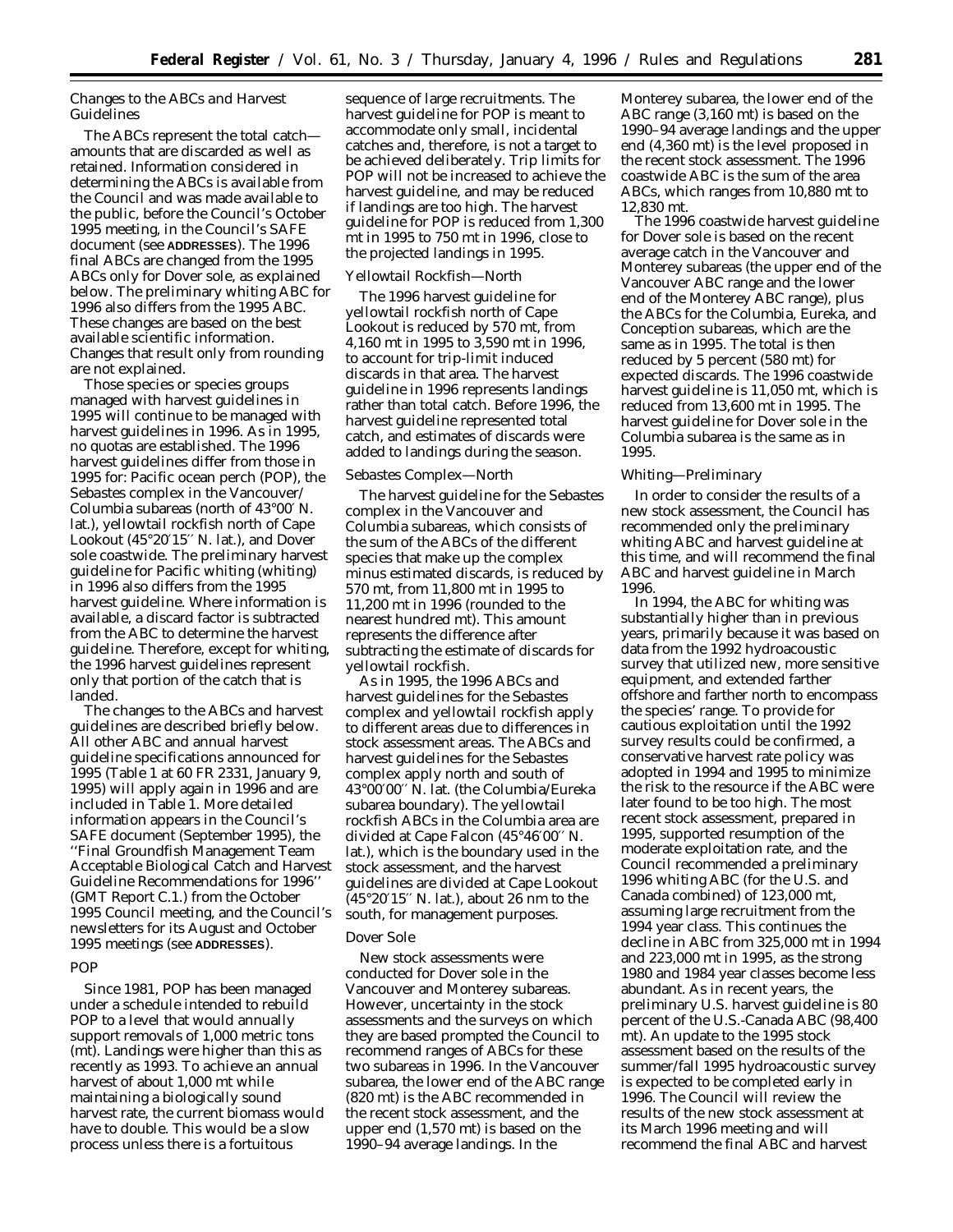guideline at that time. The final ABC may be higher or lower than the preliminary ABC.

The recent overages have not caused a biological problem, particularly given the large increase in the ABC in 1994 and use of a conservative exploitation rate in 1994 and 1995. Even though the preliminary ABC and harvest guideline return to a higher, moderate exploitation rate, the total harvest in 1996 is expected to be lower than the overfishing level. Bilateral discussions with Canada are expected to continue.

The regulations at 50 CFR 663.23(b)(4) set aside 40 percent of the U.S. harvest guideline in 1994–96 for priority use by vessels delivering whiting to shoreside processors. The amount available for this shoreside reserve in 1996 depends on the level of the final U.S. harvest guideline and the amount set aside for tribal fisheries, which are not yet determined.

## *Setting Harvest Guidelines Greater Than ABC*

In most cases, harvest guidelines are less than or equal to the ABCs, or prorated ABCs, for specific areas. However, for 1996 as in 1995, the Council recommended harvest guidelines that exceed the ABCs for two species, POP and shortspine thornyheads. The FMP requires that the Council consider certain factors when setting a harvest guideline above an ABC. These factors were analyzed by the Council's groundfish management team (GMT) and considered at the Council's October 1995 meeting before the Council recommended the 1996 harvest guidelines. These factors also were considered when establishing the 20-year rebuilding schedule for POP in the 1981 FMP, in the most recent stock assessments for POP (in the September 1995 SAFE document) and shortspine thornyheads (in the October 1994 SAFE document), and in the GMT's recommendations for 1996 (GMT Report C.1., October 1995).

## *Overfishing*

The FMP defines ''overfishing'' as a fishing mortality rate that would, in the long term, reduce the spawning biomass per recruit below 20 percent of what it would have been if the stock had never been exploited (unless the species is above the level that would produce maximum sustainable yield (MSY)). The rate is defined in terms of the percentage of the stock removed per year.

Therefore, high catch rates can cause overfishing at any stock abundance level. Conversely, overfishing does not necessarily occur for stocks at low

abundance levels if the catch can be kept to a sufficiently small fraction of that stock level. The target rate of exploitation for Pacific Coast groundfish typically is the rate that would reduce spawning biomass per recruit to 35 percent of its unfished level. This desired rate of fishing will always be less than the overfishing rate, so there is a buffer between the management target and the level that could harm the stock's long-term potential productivity. If the overfishing level is reached, the Guidelines for Fishery Management Plans at 50 CFR part 602 require the Council to identify actions to be undertaken to alleviate overfishing.

None of the ABCs for 1996 reaches or exceeds the level of overfishing. However, for those species whose harvest guidelines exceed ABC (POP and shortspine thornyheads), the harvest guideline approaches the overfishing level. In addition, the overfishing level for POP and shortspine thornyheads was projected to be reached in 1995. Landings of POP were projected at 857 mt in 1995, very close to the 852 mt overfishing level for landed catch. Landings of shortspine thornyheads were projected at about 1,800 mt through November 1995, but total catch may have exceeded the 1,757 mt overfishing level (for total catch) by as much as 170 mt (10 percent), depending on assumptions made about the level of trip-limit induced discards. Further discussion appears in the GMT Supplemental Report C.1. (October 1995). Overfishing in 1996 will be avoided by establishment or reduction of harvest guidelines and by more restrictive management of the fisheries for these species.

### *Discards*

In 1996, the ABCs represent total catch, and the harvest guidelines, except for whiting, represent only that portion of the catch that is landed. Stock assessments and inseason catch monitoring are designed to account for all fishing mortality, including that resulting from fish discarded at sea. Discards of rockfish and sablefish in the fishery for whiting are well monitored and are accounted for inseason as they occur. In the other fisheries, discards caused by trip limits have not been monitored, so discard factors have been developed to account for this extra catch. A level previously measured for widow rockfish (about 16 percent of the total catch) in a scientific study is assumed to be appropriate for the commercial fisheries for widow rockfish, yellowtail rockfish (in the northern area), canary rockfish, and POP. A discard level of 8 percent is

used for the deepwater thornyhead fishery, 5 percent for Dover sole, and 20 percent for sablefish. The discard factors are typically applied by setting the harvest guideline for landed catch at a level that is equal to the ABC minus expected discard. More detailed information is found in the Council's SAFE document.

# *Foreign and Joint Venture Fisheries*

For those species needing individual management that will not be fully utilized by domestic processors or harvesters, and that can be caught without severely affecting species that are fully utilized by domestic processors or harvesters, foreign or joint venture operations may occur. A joint venture occurs when U.S. vessels deliver their catch to foreign processing vessels in the EEZ. The harvest guidelines or quotas for these species may be apportioned to domestic annual harvest (DAH, which includes domestic annual processing (DAP) and joint venture processing (JVP)) and to the total allowable level of foreign fishing (TALFF). In January 1996, no surplus groundfish are available for joint venture or foreign fishing operations. Consequently, all the harvest guidelines in 1996 are designated entirely for DAP (which also equals DAH), and JVP and TALFF are set at zero.

In the unlikely event that fish are reallocated inseason and a foreign or joint venture fishery should occur, the incidental catch levels would be as follows: For a whiting fishery, the same as announced at Table 2, footnote 1 of 58 FR 2990 (January 7, 1993); for a jack mackerel joint venture, initially the same as those suggested in section 12.5.2 of the FMP but subject to change during the year.

### **II. The Limited Entry Program**

Amendment 6 to the FMP established a limited entry program that, on January 1, 1994, divided the commercial groundfish fishery into two components, the limited entry fishery and the open access fishery, each of which has its own allocations and management measures. The limited entry and open access allocations are calculated according to a formula specified at section II.E. of the appendix to 50 CFR part 663, which takes into account the relative amounts of a species taken by each component of the fishery during the 1984–88 limited entry window period. At its October 1995 meeting, the Council recommended the species and areas subject to open access and limited entry allocations in 1996, and the Regional Director calculated the amounts of the allocations that are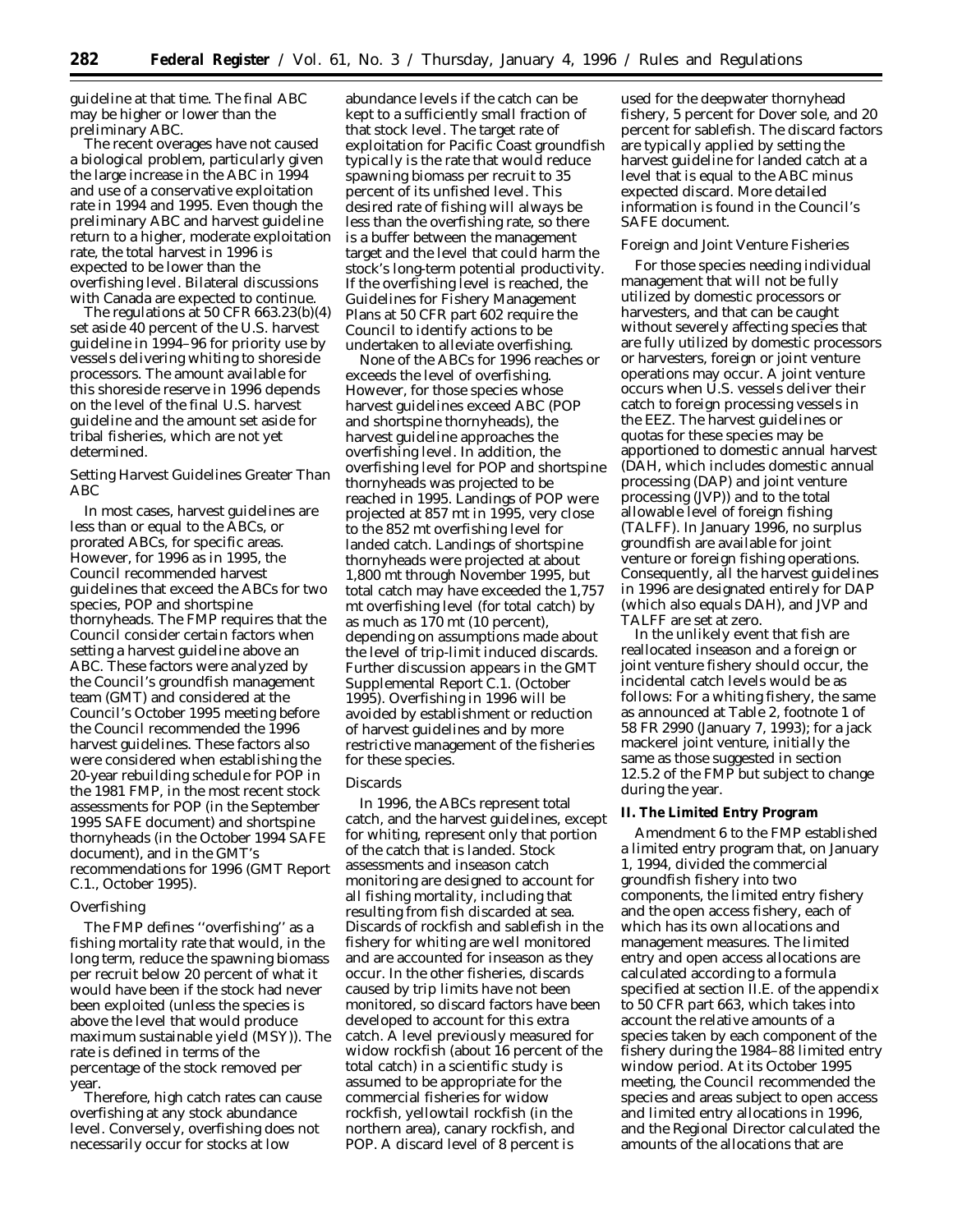presented in Table 1. Unless otherwise specified, the limited entry and open access allocations are treated as harvest guidelines in 1996.

## *Open Access Allocations*

The open access fishery is composed of vessels using (1) exempt gear, or (2) longline or pot (trap) gear used pursuant to the harvest guidelines, quotas, and other management measures governing the open access fishery. Exempt gear means all types of legal groundfish fishing gear except groundfish trawl, longline, and pots. (Exempt gear includes trawls used to harvest pink shrimp or spot or ridgeback prawns (shrimp trawls), and, south of Point Arena, CA (38°57′30′′ N. lat.), California halibut or sea cucumbers.)

The open access allocation is derived by applying the open access allocation percentage to the annual harvest guideline or quota after subtracting any set-asides for recreational fishing or treaty Indians (see sections II.E.(b) and (c) of the Appendix to 50 CFR part 663). For those species in which the open access share would have been less than 1 percent, no open access allocation is specified unless significant open access effort is anticipated. At the time the calculations were made, the status of some vessels (whether they would receive a limited entry permit) was not certain. These amounts are minor and would not affect the level of trip limits for the limited entry or open access fisheries.

At its October 1995 meeting, the Council learned that the harvest of shortspine thornyheads in 1995 had increased from the level of harvest during the 1984–88 limited entry window period. More than 150 mt of shortspine thornyheads were landed in California alone in 1995, whereas the coastwide harvest by open access gear during the 1984–88 window period was less than one percent (15 mt) of the harvest guideline. Consequently, the Council recommended that an open access allocation for shortspine thornyheads be set in 1996 and that management measures be implemented to keep landings within that harvest guideline. The open access allocation percentage for shortspine thornyheads subsequently was determined to be 0.25 percent of the harvest guideline, which is 4 mt in 1996.

#### *Limited Entry Allocations*

The limited entry fishery means the fishery composed of vessels using limited entry gear fished pursuant to the harvest guidelines, quotas, and other management measures governing the limited entry fishery. Limited entry gear

means longline, pot, or groundfish trawl gear used under the authority of a valid limited entry permit, issued under 50 CFR part 663, affixed with an endorsement for that gear. (Groundfish trawl gear excludes shrimp trawls used to harvest pink shrimp, spot prawns, or ridgeback prawns, and other trawls used to fish for California halibut or sea cucumbers south of Point Arena, CA.)

The limited entry allocation is the allowable catch (harvest guideline or quota) reduced by: (1) Set-asides, if any, for treaty Indian fisheries or recreational fisheries; and (2) the open access allocation.

### *Recreational Harvest*

Before calculating limited entry and open access allocations, estimates of recreational fishing currently are subtracted for two species, 200 mt for bocaccio (which also is reflected in the allocations for the *Sebastes* complex in the Eureka, Monterey, and Conception subareas), and 900 mt for lingcod.

## *Washington Coastal Tribal Fisheries*

The treaty Indian fisheries will be managed by the tribes. The treaty Indian fisheries for sablefish and whiting are not governed by the limited entry or open access regulations or allocations.

# *Sablefish*

From 1991 through 1994, the Washington Coastal Treaty Tribes conducted a tribal sablefish fishery of 300 mt that was recognized in these annual management measures. In 1994, the U.S. Government formally recognized the treaty right to fish for groundfish of the four Washington Coastal Treaty Tribes (the Makah, Hoh, Quileute, and Quinault) and concluded that, in general terms, the quantification of the right is 50 percent of the harvestable surplus of groundfish available in the tribes' usual and accustomed fishing areas (marine waters under U.S. jurisdiction north of 46°53′18′′ N. lat. and east of 125°44′00′′ W. long.). For 1996 as in 1995, the tribes' treaty right to sablefish is 10 percent of the sablefish harvest guideline, or 780 mt in 1996.

# *Whiting*

The Washington Coastal Treaty Tribes have requested that whiting be set aside for tribal fishing in 1996. The amount of the tribal allocation for 1996 has not yet been determined, and will be announced in a separate rulemaking that will provide a procedure for implementing tribal treaty rights for groundfish.

#### *Rockfish*

The tribes continue to have a small harvest guideline, the same as in 1995, for black rockfish off Washington State, to which the non-tribal trip limits do not apply (50 CFR 663.23(b)). For other rockfish, the open access trip limits will apply for fixed gear. The limited entry trip limits will apply for trawl-caught rockfish, and this will be implemented with a separate rule governing tribal groundfish.

#### **III. 1996 Management Measures**

Projections of landings in 1995 are based on the information available to the Council at its October 1995 meeting (GMT Supplemental Report C.3.a., October 1995).

### *A. Limited Entry Fishery*

The following management measures apply to vessels operating in the limited entry fishery after January 1, 1996, and are designed to keep landings within the harvest guidelines or limited entry allocations. Cumulative trip limits continue to be used for most of the limited entry fishery, which allows fishers to accumulate fish over a period of time without limit on the number of landings. However, in response to the industry's concerns about discards and the difficulty of accurately weighing small amounts of fish at sea to assure compliance with trip limits, 2-month rather than 1-month cumulative limits will be used for the limited entry fishery in 1996. However, no more than 60 percent of the 2-month limit may be taken in either calendar month, resulting in a variable monthly trip limit within the 2-month limit. This enables the limited entry fleet to maintain its current monthly fishing pattern, target on 50 percent of the 2-month cumulative limit in a month, and have the protection of a buffer equivalent to 10 percent of the 2-month cumulative limit to account for inaccuracies in weighing fish at sea or for small amounts caught above the target level. The 2-month periods are: January-February, March-April, May-June, July-August, September-October, November-December.

## *Widow rockfish*

In 1995, the cumulative trip limit for widow rockfish continued at 30,000 lb (13,608 kg) per month until July 14, when it was increased to 45,000 lb (20,412 kg) per month. Landings are projected to exceed the 6,500-mt harvest guideline by about 1 percent in 1995. In 1996, a 2-month cumulative limit of 70,000 lb (31,752 kg) will be implemented, which is intended to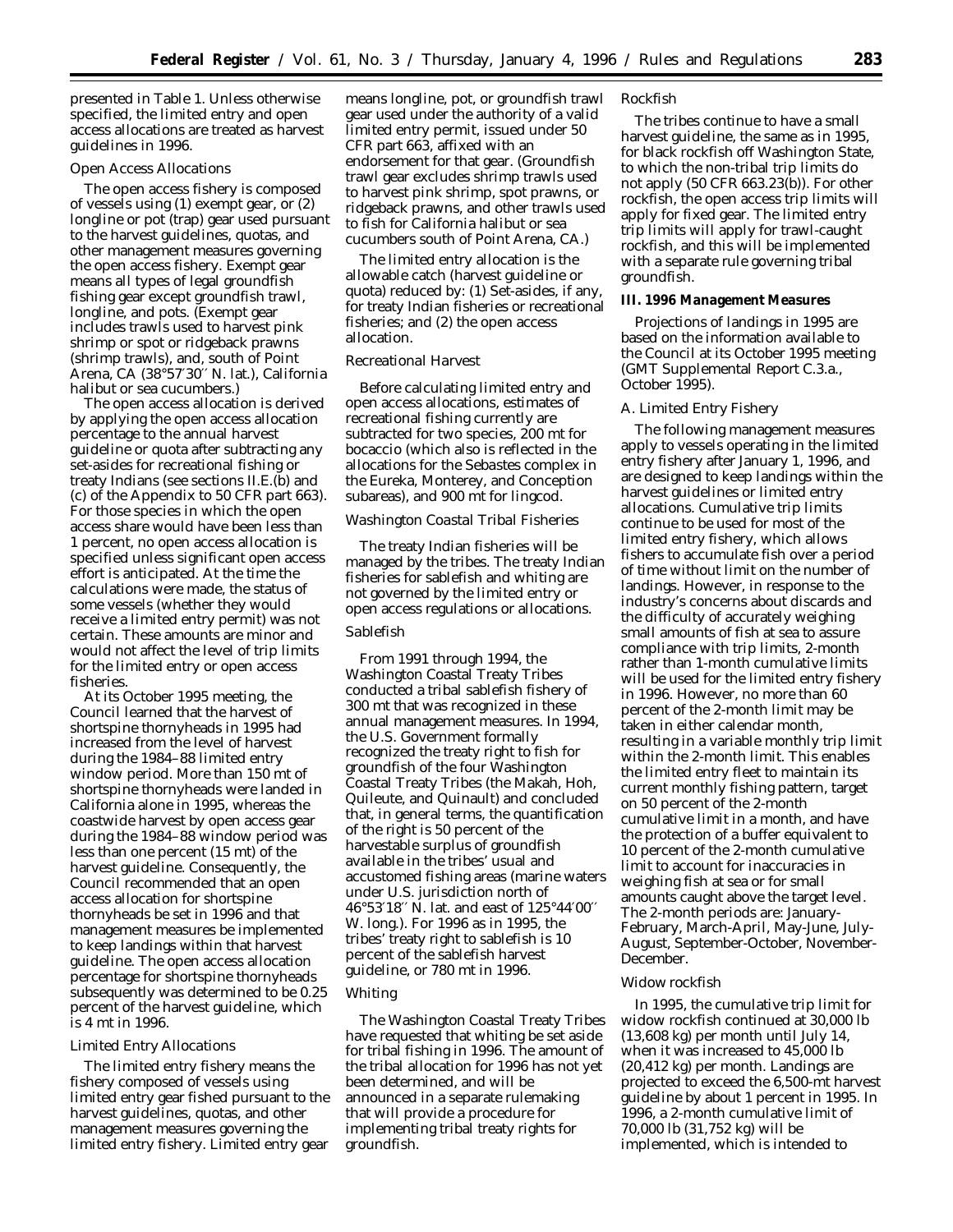reduce the need for abrupt adjustment during the year.

*The Sebastes complex (including yellowtail rockfish, canary rockfish, and bocaccio).* In 1995, three different cumulative monthly trip limits were set for the *Sebastes* complex, which continued throughout the year: 35,000 lb (15,876 kg) north of Cape Lookout, 50,000 lb (22,680 kg) between Cape Lookout and Cape Mendocino, and 100,000 lb (45,359 kg) south of Cape Mendocino. The monthly cumulative trip limit for yellowtail rockfish was 18,000 lb (8,165 kg) north of Cape Lookout and 30,000 lb (13,608 kg) between Cape Lookout and Cape Mendocino until May 1, when it was increased to 18,000 lb (8,165 kg) north of Cape Lookout and 40,000 lb (18,144 kg) between Cape Lookout and Cape Mendocino. The cumulative monthly trip limit for canary rockfish was 6,000 lb (2,722 kg) coastwide until August 1, when it was increased to 9,000 lb (4,082 kg). By the end of 1995, landings are projected as follows: *Sebastes* complex in the Vancouver/Columbia subarea— 6,825 mt (30 percent below the harvest guideline); yellowtail rockfish north of Cape Lookout—3,416 mt (5 percent over the harvest guideline); yellowtail rockfish south of Cape Lookout—1,489 mt (27 percent below the harvest guideline); canary rockfish—627 mt (26 percent below the harvest guideline); and bocaccio—741 mt (39 percent below the harvest guideline).

In January 1996, the 2-month cumulative trip limits for the *Sebastes* complex will be: 70,000 lb (31,752 kg) north of Cape Lookout, 100,000 lb (45,359 kg) between Cape Lookout and Cape Mendocino, and 200,000 lb (90,719 kg) south of Cape Mendocino. Two-month cumulative limits also apply to yellowtail rockfish, canary rockfish and bocaccio, which also count toward the limits for the *Sebastes* complex. These 2-month cumulative limits are: Yellowtail rockfish—32,000 lb (14,515 kg) north of Cape Lookout or 70,000 lb (31,752 kg) between Cape Lookout and Cape Mendocino; canary rockfish—18,000 lb (8,165 kg); bocaccio south of Cape Mendocino—60,000 lb (27,216 kg).

The declaration procedures implemented by the States of Washington and Oregon for vessels operating north and south of Cape Lookout remain in effect for the *Sebastes* complex and yellowtail rockfish. The declarations enable a vessel to operate both north and south of Cape Lookout during the trip limit period, and to take and retain the more liberal, southern limits of the *Sebastes* complex and yellowtail rockfish, but

only if the appropriate state is notified, as required by state law. In 1996, the trip limit period is changed to 2 months for most limited entry fisheries, and remains at 1 month for most open access fisheries.

#### *POP*

In 1995, the cumulative trip limit for POP of 6,000 lb (2,722 kg) per month continued throughout the year. Landings were projected to be 785 mt at the end of 1995, 36 percent below the harvest guideline. The 1996 harvest guideline was reduced close to the level of 1995 landings, and the cumulative trip limit is changed to 10,000 lb (4,536 kg) per 2-month period. POP is managed to achieve a rebuilding schedule, so trip limits will not be increased to achieve the harvest guideline.

## *Sablefish*

The sablefish harvest guideline is subdivided among several fisheries. The tribal fishery allocation is set aside prior to dividing the balance of the harvest guideline between the commercial limited entry and open access fisheries. These three fisheries are managed differently. The limited entry allocation is further subdivided into trawl (58 percent) and nontrawl (42 percent) allocations. Trawl-caught sablefish are managed together with Dover sole and thornyheads as the DTS complex because they often are caught together. Landings of sablefish are expected to be close to the 7,800 mt harvest guideline in 1995.

*DTS complex (Dover sole, thornyheads, and trawl-caught sablefish).* In 1995, the two cumulative monthly trip limits for the DTS complex remained in effect until December 1: 35,000 lb (15,876 kg) north of Cape Mendocino and 50,000 lb (22,680 kg) south of Cape Mendocino. This differential trip limit was intended to provide additional protection for shortspine thornyheads, the most valuable and least abundant species in the DTS complex, while encouraging the harvest of Dover sole in more southern areas. In 1996, the trip limit will be doubled to accommodate the 2 month periods: 70,000 lb (31,752 kg) north of Cape Mendocino, and 100,000 lb (45,359 kg) south of Cape Mendocino.

Further protection for shortspine thornyheads was provided by managing the two thornyhead species separately in 1995. On January 1, a cumulative trip limit was set for shortspine and longspine thornyheads combined of 20,000 lb (9,072 kg) per month, containing no more than 4,000 lb (1,814 kg) of shortspine thornyheads. On April 1, the monthly cumulative limit was

reduced to 15,000 lb (6,804 kg) of thornyheads, containing no more than 3,000 lb (1,361 kg) of shortspine thornyheads. On September 1, the cumulative monthly limit was reduced further to 8,000 lb (3,629 kg) of thornyheads, of which no more than 1,500 lb (680 kg) could be shortspines. Even so, landings of shortspine thornyheads reached the harvest guideline on September 20, and are projected to exceed the overfishing level by as much as 170 mt, even with the fishery closure in December. Landings of longspine thornyheads are projected to be about 5,800 mt in 1995, 200 mt below its harvest guideline. Landings of both thornyhead species were prohibited on December 1, since the two species often are caught together. In January 1996, the trip limits for thornyheads are half the amount of limits in effect at the beginning of 1995: 20,000 lb (9,072 kg) of thornyheads in a 2-month period, of which no more than 4,000 lb (1,814 kg) may be shortspine thornyheads.

The monthly cumulative trip limit for trawl-caught sablefish remained at 6,000 lb (2,722 kg) cumulative per month from July 1994 until it was raised to 7,000 lb (3,175 kg) on May 1, 1995. The ''per trip'' limit for sablefish smaller than 22 inches (56 cm) remained at 500 lb (227 kg). Landings of trawl-caught sablefish were projected to exceed the limited entry trawl allocation by the end of 1995. Therefore, to keep landings within the trawl allocation, and because shortspine thornyheads often are caught with sablefish, the trawl fishery for sablefish also was closed on December 1. In 1995, landings are projected to be very close to the limited entry trawl allocation of 3,803 mt. In 1996, the cumulative trip limit is doubled to 12,000 lb (5,443 kg) to accommodate the new, 2-month cumulative trip limit period. The 500-lb (227-kg) per-trip limit for sablefish smaller than 22 inches (56 cm) remains in effect.

Dover sole were managed somewhat indirectly in 1995, as in previous years. Until December 1, the amount of the DTS limit that was not comprised of thornyheads or trawl-caught sablefish could be Dover sole. A ''per trip'' limit of 3,000 lb (1,361 kg) was implemented on December 1, concurrent with the closure of the limited entry and open access fisheries for thornyheads and trawl-caught sablefish, to accommodate bycatch in the petrale sole fishery. Landings of Dover sole are expected to be far below its harvest guidelines in 1995 (projected at 42 percent below the coastwide harvest guideline and 30 percent below the Columbia subarea harvest guideline, even before the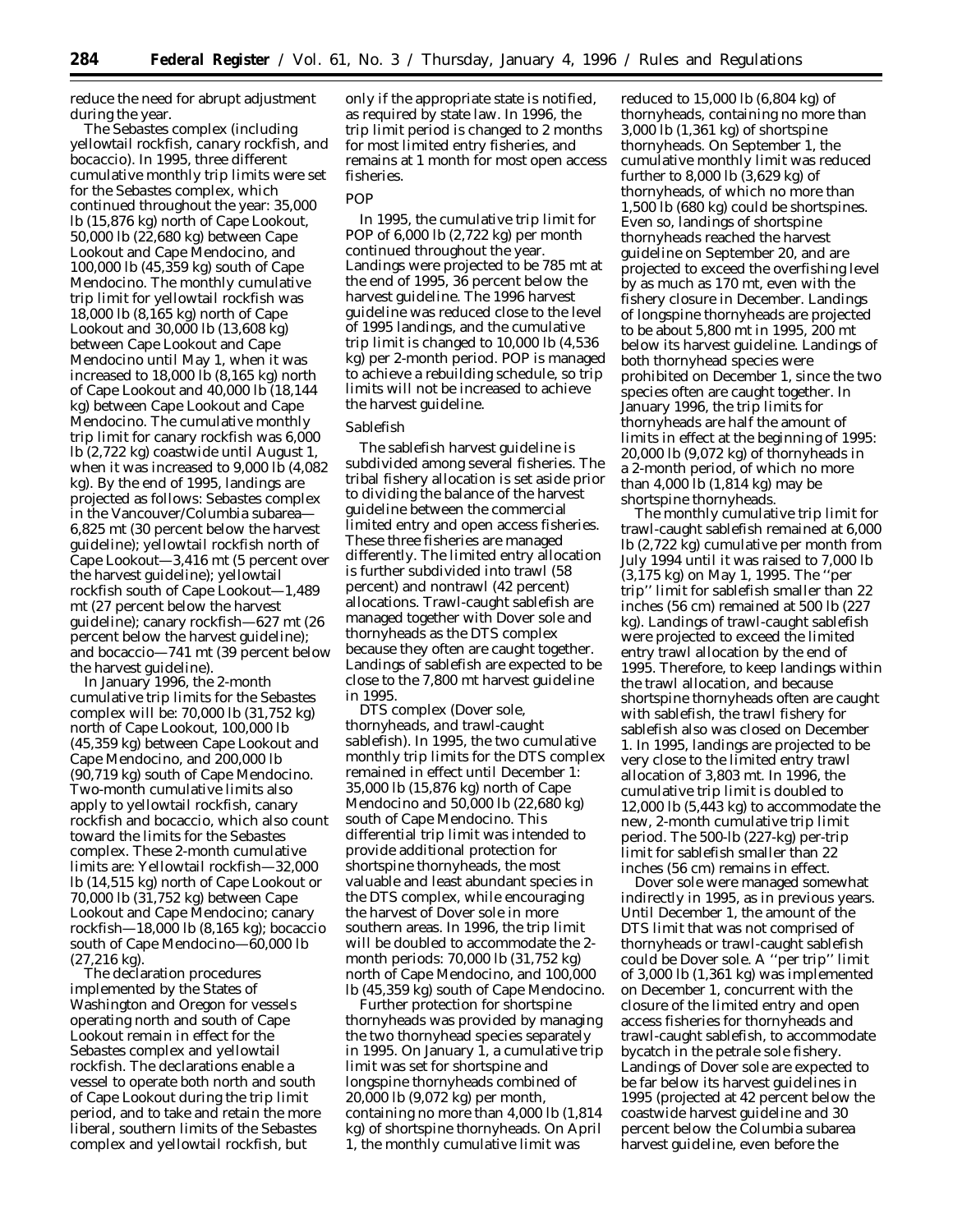reduction to 3,000 lb (1,361 kg) cumulative in December 1995). These ''underages'' were not addressed by increasing the trip limits in 1995 because of the close association of Dover sole, sablefish, and thornyheads, and new information supporting more cautious management of Dover sole. In 1996, Dover sole will be managed the same as in 1995; the trip limit will be the amount of the DTS limit remaining after subtracting landings of sablefish and thornyheads.

## *Nontrawl sablefish*

Small daily trip limits were applied to the nontrawl fishery again in 1995 before and after the August 6–13, 1995, ''regular'' and September 1–31, 1995, ''mop-up'' seasons. A 300-lb (136-kg) daily trip limit was applied only north of the Conception subarea (36°00′00′′ N. lat.), the same area covered by the harvest guideline. In the Conception area, where there is no harvest guideline and landings had been below the 425 mt ABC, the daily trip limit was 350 lb (159 kg) to accommodate most landings without encouraging excessive effort shifts into that area. The trip limit for sablefish smaller than 22 inches (56 cm) of 1,500 lb (680 kg) or 3 percent of all legal sablefish on board, whichever is greater, remained in effect during the regular and mop-up seasons. In 1995, the regular (derby) season was preceded by a 72-hour closure for all limited entry and open access fixed gear used to take and retain groundfish, with one exception. Pot gear could be set 24 hours before the regular season because this gear takes longer to deploy. Landings in 1995 are expected to be just below the limited entry nontrawl allocation for sablefish of 2,754 mt.

In 1996, the same daily trip limits for the limited entry fishery will apply outside the regular and mop-up seasons and any closure. The ''per trip'' limit for nontrawl sablefish smaller than 22 inches (56 cm) will remain in effect during the regular and mop-up fisheries, but, for ease of calculation, the percentage is modified to apply only to legal sablefish 22 inches (56 cm) or larger (total length). The Council recommended that the date of the regular season be changed to September 1 in 1996. This change has not yet been approved by NMFS. The Council also is considering different management strategies for 1997 and beyond, but has not yet submitted a recommendation to NMFS.

# *Whiting*

Approximately 176,600 mt of whiting was harvested in 1995, 74,000 mt by the shore-based fleet and 102,600 mt by the

at-sea processing sector (which includes deliveries to motherships). The 10,000 lb (4,536-kg) trip limit for whiting taken before and after the regular whiting season and inside the 100-fathom (183 m) contour in the Eureka subarea (40°30′00′′-43°00′00′′ N. lat.) continues in effect in 1996. Additional regulations, including the allocation of whiting to vessels that deliver shoreside and those that deliver at-sea, are found at 50 CFR 663.23(b) (3) and (4). The Council has recommended that the start of the regular season north of 42° N. lat. be changed from April 15 to May 15, but this recommendation has not yet been approved by NMFS.

#### *Lingcod*

Throughout 1995, lingcod was managed under a monthly cumulative trip limit of 20,000 lb (9,072 kg). Lingcod smaller than 22 inches (56 cm) could not be landed in the commercial or recreational fisheries until August 1, 1995, when a 100-lb (45-kg) per trip exception was made for trawl-caught lingcod. Landings of lingcod are projected at 1,431 mt in 1995, 3 percent below the harvest guideline. To maintain similar landing rates in 1996, the cumulative limit is doubled to 40,000 lb (18,144 kg) per 2-month period.

## *Black Rockfish*

Black rockfish off the State of Washington continue to be managed under the regulations at 50 CFR 663.23(b). The State of Oregon implements trip limits for black rockfish off the Oregon coast. The Council has considered trip limits off Oregon but has not yet submitted its recommendation to NMFS for review.

### *B. Open Access Fishery*

The trip limits for the open access fishery are designed to keep landings within the open access allocation, while allowing the fisheries to operate for as long as possible during the year. The overall open access limits for rockfish, sablefish and ''all groundfish'' in 1996 are the same as in 1995 with several exceptions, explained below.

(1) As in 1995, any more restrictive limits imposed on limited entry vessels also apply to open access vessels. However, in 1996, a vessel operating in the open access fishery may not, in any calendar month, exceed 50 percent of any 2-month cumulative trip limit in the limited entry fishery. This is intended to maintain a relatively consistent pattern of landings and to discourage new entry into the open access fishery.

(2) A daily trip limit is added for thornyheads to keep landings within the new open access allocation (4 mt in 1996). Landings of shortspine thornyheads by open access vessels are estimated at over 150 mt in 1995, much higher than landings during the 1984– 88 window period. The best available information at the October 1995 Council meeting indicated that a trip limit of 50 lb (23 kg) per day would accommodate most open access trips, but still may be too liberal to keep landings within the open access allocation in 1996. After the Council made its recommendation, some members of the industry stated that 50 lb (23 kg) per day was too low to sustain current fisheries south of Point Conception CA (34°27′ N. lat.). Historical landings by open access vessels were less than 1 percent coastwide during the window period, so they were even smaller south of Pt. Conception, suggesting this is new effort in the area which the FMP seeks to discourage. Nonetheless, the Council may reconsider this issue in the future.

(3) The open access trip limits in 1995 applied to all shrimp and prawn gear. In 1996, they will apply only to shrimp/ prawn trawl gear because the open access trip limits for pots already accommodate shrimp gear that conforms with the Federal requirements for groundfish pots: To have biodegradable escape panels constructed with #21 or smaller untreated cotton twine in such a manner that an opening at least 8 inches (20.5 cm) in diameter results when the twine deteriorates (50 CFR 663.22(e)).

# *C. Operating in Both Limited Entry and Open Access Fisheries*

Vessels using open access gear are subject to the management measures for the open access fishery, whether or not the vessel has a valid limited entry permit endorsed for any other gear. In addition, a vessel operating in the open access fishery must not exceed any trip limit, frequency limit, and/or size limit for the same gear and/or subarea in the limited entry fishery (as announced in this **Federal Register** document in paragraphs titled ''limited entry''). A vessel that operates in both the open access and limited entry fisheries is not entitled to two separate trip limits for the same species. Fish caught with open access gear will also be counted toward the limited entry trip limit. For example: In one month, a trawl vessel catches 6,000 lb (2,722 kg) of sablefish in the limited entry fishery, and in the same month catches 1,500 lb (680 kg) of sablefish with shrimp trawl (open access) gear, for a total of 7,500 lb (3,402 kg) of sablefish. Because the open access landings are counted toward the limited entry limit, the vessel would have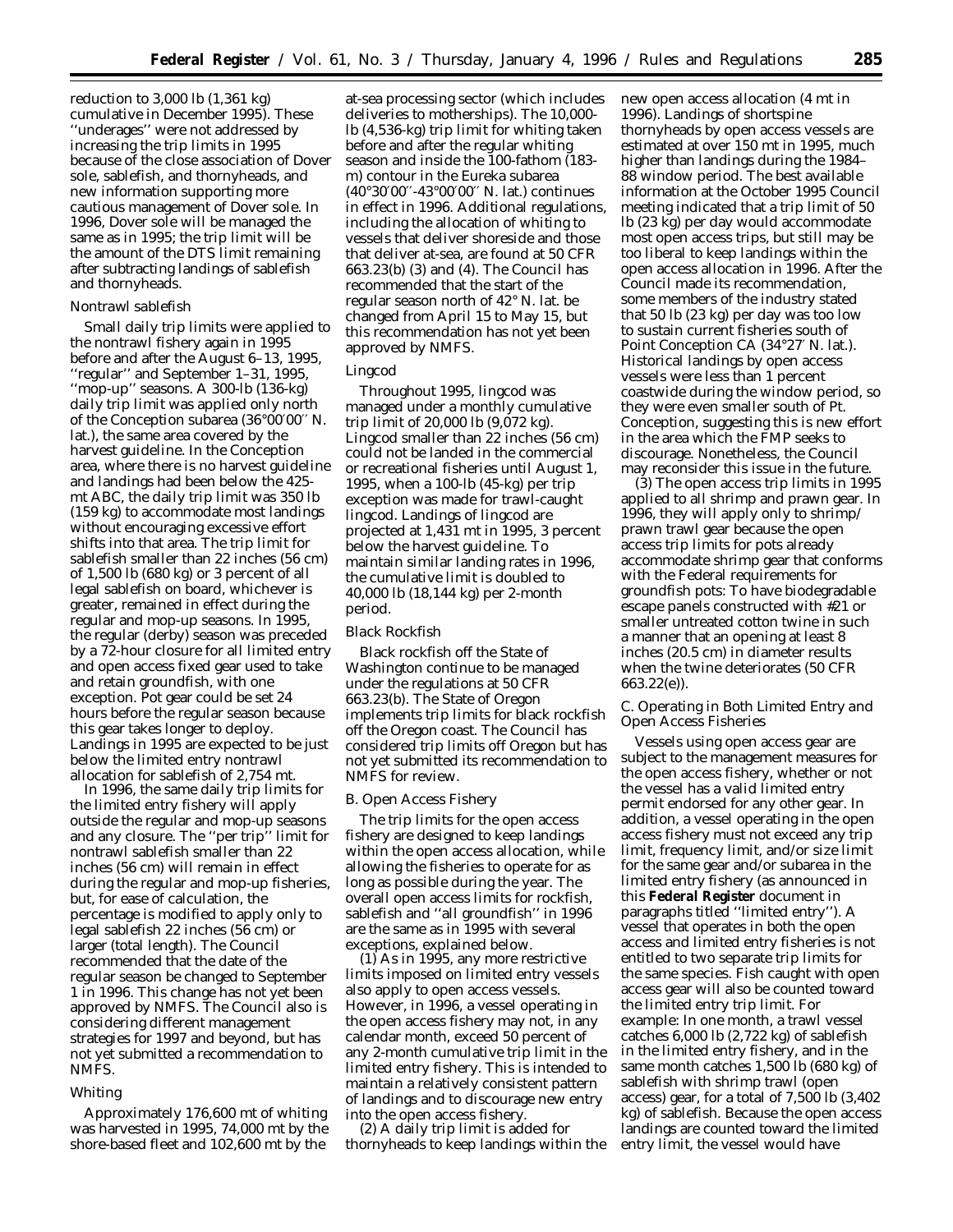exceeded its limited entry, cumulative limit of 7,200 lb (3,266 kg) (60 percent of the 12,000-lb (5,443-kg) 2-month cumulative limit for the limited entry fishery).

## *D. Operating in Areas with Different Trip Limits*

Trip limits may differ for a species or species complex at different locations on the coast. Unless otherwise stated (as for yellowtail rockfish, black rockfish, and the *Sebastes complex*), the same cross-over provisions utilized in 1995 will apply.

### *E. Changes to Trip Limits; Closures*

Unless otherwise stated, a vessel must have initiated offloading its catch before the fishery is closed or before a more restrictive trip limit becomes effective. As in the past, all fish on board the vessel when offloading begins are counted toward the landing limits (See 50 CFR 663.2, the definition of ''landing'').

### *F. Designated Species B Permits*

Designated species B permits may be issued if the limited entry fleet will not fully utilize the harvest guideline for Pacific whiting, shortbelly rockfish, or jack mackerel. However, the limited entry fleet has requested the full use of these species in 1996, so issuance of designated species B permits is not expected. If designated species B permits for jack mackerel are issued, the bycatch limits announced in the 1995 annual management measures (60 FR 2331, January 9, 1995) may be used or modified.

### *G. Recreational Fishing*

Bag limits in the 1996 recreational fishery remain the same as in 1995.

### **IV. NMFS Actions**

For the reasons stated above, the Assistant Administrator for Fisheries, NOAA (Assistant Administrator), concurs with the Council's recommendations and announces the following management actions for 1996, including those that are the same as in 1995.

#### *A. General Definitions and Provisions*

The following definitions and provisions apply to the 1996 management measures, unless otherwise specified in a subsequent notice:

(1) *Trip limits.* Trip limits are used in the commercial fishery to specify the amount of fish that may legally be taken and retained, possessed, or landed, per vessel, per fishing trip, or cumulatively per unit of time, or the number of landings that may be made from a vessel in a given period of time, as explained below.

(a) *A trip limit* is the total allowable amount of a groundfish species or species complex, by weight, or by percentage of fish on board, that may be taken and retained, possessed, or landed per vessel from a single fishing trip.

(b) *A daily trip limit* is the maximum amount that may be taken and retained, possessed, or landed per vessel in 24 consecutive hours, starting at 0001 hours local time. Only one landing of groundfish may be made in that 24-hour period. Daily trip limits may not be accumulated during multiple day trips.

(c) *A cumulative trip limit* is the maximum amount that may be taken and retained, possessed, or landed per vessel in a specified period of time, without a limit on the number of landings or trips.

(i) *Limited entry fishery.* Unless otherwise specified, cumulative trip limits in the limited entry fishery apply to 2-month periods. No more than 60 percent of the applicable 2-month cumulative limit may be taken and retained, possessed or landed in either month of a 2-month period; this is called the ''60-percent monthly limit.'' The 2-month periods are: January– February, March–April, May–June, July–August, September–October, November–December.

(ii) *Open access fishery.* Unless otherwise specified, cumulative trip limits apply to 1-month periods in the open access fishery. Within these limits, in any calendar month, no more than 50 percent of the applicable 2-month cumulative limit for the limited entry fishery may be taken and retained, possessed, or landed from a vessel in the open access fishery; this is called the ''50-percent monthly limit.''

(2) Unless the fishery is closed, a vessel that has landed its cumulative or daily limit may continue to fish on the limit for the next legal period, so long as no fish (including but not limited to groundfish with no trip limits, shrimp, prawns, or other nongroundfish species or shellfish) are landed (offloaded) until the next legal period. As stated in the regulations at 50 CFR 663.2, once offloading of any species begins, all fish aboard the vessel are counted as part of the landing.

(3) All weights are round weights or round-weight equivalents.

(4) Percentages are based on round weights, and, unless otherwise specified, apply only to legal fish on board.

(5) ''Legal fish'' means fish legally taken and retained, possessed, or landed in accordance with the provisions of 50 CFR part 663, the Magnuson Fishery

Conservation and Management Act (Magnuson Act), any notice issued under subpart B of part 663, and any other regulation promulgated or permit issued under the Magnuson Act.

(6) *Size limits and length measurement.* Unless otherwise specified, size limits in the commercial and recreational groundfish fisheries apply to the longest measurement of the fish without mutilation of the fish or the use of force to extend the length of the fish. No fish with a size limit may be retained if it is in such condition that its length has been extended or cannot be determined by these methods.

(a) For a whole fish, total length will be measured from the tip of the snout (mouth closed) to the tip of the tail in a natural, relaxed position.

(b) For a fish with the head removed (''headed''), the length will be measured from the origin of the first dorsal fin (where the front dorsal fin meets the dorsal surface of the body closest to the head) to the tip of the upper lobe of the tail; the dorsal fin and tail must be left intact.

(7) ''Closure,'' when referring to closure of a fishery, means that taking and retaining, possessing, or landing the particular species or species group is prohibited. (See the regulations at 50 CFR 663.2.) Unless otherwise announced in the **Federal Register**, offloading must begin before the time the fishery closes.

(8) The fishery management area for these species is the EEZ off the coasts of Washington, Oregon, and California between 3 and 200 nm offshore, bounded on the north by the Provisional International Boundary between the United States and Canada, and bounded on the south by the International Boundary between the United States and Mexico. All groundfish possessed between 0–200 nm offshore, or landed in, Washington, Oregon, or California are presumed to have been taken and retained from the fishery management area, unless otherwise demonstrated by the person in possession of those fish.

(9) Inseason changes to trip limits are announced in the **Federal Register**. Most trip and bag limits in the groundfish fishery have been designated ''routine,'' which means they may be changed rapidly after a single Council meeting. Information concerning changes to trip limits is available from the NMFS Northwest and Southwest Regional Offices (see **ADDRESSES**). Changes to trip limits are effective at the times stated in the **Federal Register**. Once a change is effective, it is illegal to take and retain, possess, or land more fish than allowed under the new trip limit. This means, unless otherwise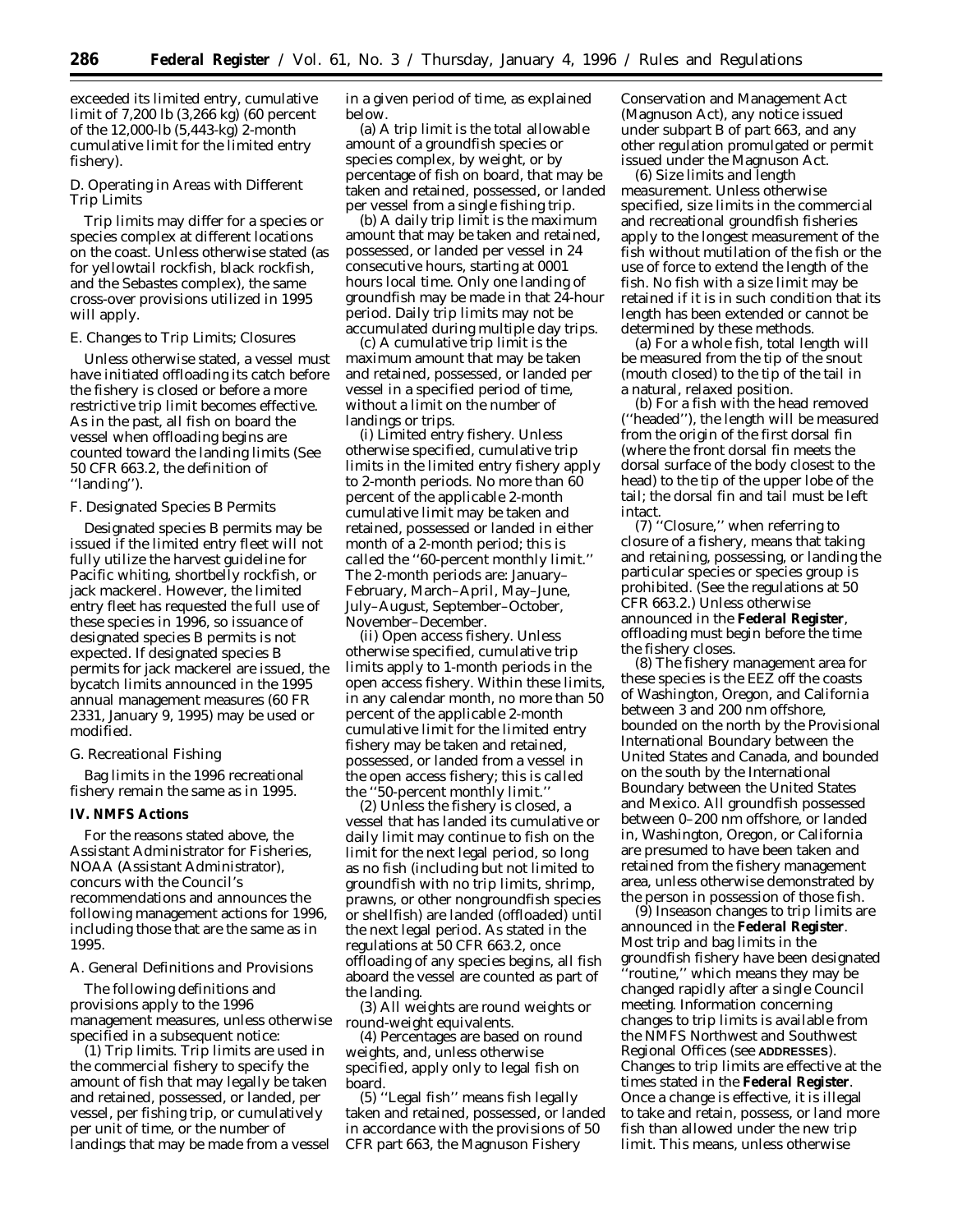announced in the **Federal Register**, offloading must begin before the time a fishery closes or a more restrictive trip limit takes effect.

(10) It is unlawful for any person to take and retain, possess, or land groundfish in excess of the landing limit for the open access fishery without having a valid limited entry permit for the vessel affixed with a gear endorsement for the gear used to catch the fish (50 CFR 663.7(t)).

(11) *Operating in both limited entry and open access fisheries.* The open access trip limit applies to any fishing conducted with open access gear, even if the vessel has a valid limited entry permit with an endorsement for another type of gear. A vessel that operates in both the open access and limited entry fisheries is not entitled to two separate trip limits for the same species. Fish caught with open access gear will also be counted toward the limited entry trip limit.

(12) *Operating in areas with different trip limits.* Trip limits for a species or species complex may differ in different geographic areas along the coast. The following ''crossover'' provisions apply to vessels operating in different geographical areas that have different cumulative or ''per trip'' trip limits for the same species or species complex. They do not apply to species that are only subject to daily trip limits, or to the trip limits for black rockfish off the State of Washington (see 50 CFR 663.23(b)). They also do not apply to the trip limits for yellowtail rockfish and the *Sebastes* complex when the vessel is in compliance with paragraph IV.C.(2)(c) below.

If a vessel fishes, for any species, in an area where a more restrictive trip limit applies, then that vessel is subject to the more restrictive trip limit for the entire period to which that trip limit applies, no matter where the fish are taken and retained, possessed, or landed. Similarly, if a vessel takes and retains a species (or species complex) in an area where a higher trip limit (or no trip limit) applies, and possesses or lands that species (or species complex) in an area where a more restrictive trip limit applies, then that vessel is subject to the more restrictive trip limit for that trip limit period.

In 1996, the trip limit period for cumulative trip limits is 2 months for the limited entry fishery and 1 month for the open access fishery, unless otherwise specified.

(13) *Sorting.* Regulations at 50 CFR 663.7(l) make it unlawful for any person to ''fail to sort, prior to the first weighing after offloading, those groundfish species or species groups for

which there is a trip limit, if the weight of the total delivery exceeds 3,000 lb (1,361 kg) (round weight or round weight equivalent).'' This provision applies to both the limited entry and open access fisheries.

[**Note:** The Council has recommended that this regulation be changed to require all species or species groups with a trip limit, harvest guideline, or quota to be sorted. There would be no exception for landings under 3,000 lb (1,361 kg). The States of Washington and Oregon already have the same or similar requirements. If approved, the regulation is expected to be implemented in 1996, after publication in the **Federal Register**.]

(14) *Experimental fisheries.* U.S. vessels operating under an experimental fishing permit issued under 50 CFR 663.10 also are subject to these restrictions, unless otherwise provided in the permit.

(15) Paragraphs IV.B. through IV.I. below pertain to the commercial groundfish fishery. The provisions in paragraphs IV.B. through IV.I. that are not covered under the headings ''limited entry'' or ''open access'' apply to all vessels in the commercial fishery that take and retain groundfish, unless otherwise stated. Paragraph IV.J. pertains to the recreational fishery.

(16) *Commonly used geographical coordinates.*

(a) Cape Falcon, OR—45°46′ N. lat. (b) Cape Lookout, OR—45°20′15′′ N. lat.

(c) Cape Mendocino, CA—40°30′ N. lat.

(d) Point Conception, CA—34°27′ N. lat.

(e) International North Pacific Fisheries Commission (INPFC) subareas (for more precise coordinates for the Canadian and Mexican boundaries, see 50 CFR 663.5):

(i) Vancouver—U.S.- Canada border to 47°30′ N. lat.

(ii) Columbia—47 $\degree$ 30' to 43 $\degree$ 00' N. lat.

- (iii) Eureka—43 $\degree$ 00' to 40 $\degree$ 30' N. lat.
- (iv) Monterey—40 $\degree 30'$  to 36 $\degree 00'$  N. lat.

(v) Conception—36°00′ N. lat. to the

U.S.-Mexico border.

## *B. Widow Rockfish (Widow rockfish are commonly called brownies)*

(1) *Limited entry fishery.* The cumulative trip limit for widow rockfish is 70,000 lb (31,752 kg) per vessel per 2-month period. The 60-percent monthly limit is 42,000 lb (19,051 kg).

(2) *Open access fishery.* Within the limits at paragraph IV.I. below, the 50 percent monthly limit for widow rockfish is 35,000 lb (15,876 kg).

# *C. Sebastes Complex (including Bocaccio, Yellowtail, and Canary Rockfish)*

(1) *General. Sebastes* complex means all rockfish managed by the FMP except Pacific ocean perch (*Sebastes alutus*), widow rockfish (*S. entomelas*), shortbelly rockfish (*S. jordani*), and *Sebastolobus* spp. (also called thornyheads, idiots, or channel rockfish). Yellowtail rockfish (*S. flavidus*) are commonly called greenies. Bocaccio (*S. paucispinis*) are commonly called rock salmon. Canary rockfish (*S. pinniger*) are commonly called orange rockfish.

(2) *Limited entry fishery*

(a) *Cumulative trip limits*

(i) *North of Cape Lookout.* The cumulative trip limit for the *Sebastes* complex taken and retained north of Cape Lookout is 70,000 lb (31,752 kg) per vessel per 2-month period. Within this cumulative trip limit for the *Sebastes* complex, no more than 32,000 lb (14,515 kg) may be yellowtail rockfish taken and retained north of Cape Lookout, and no more than 18,000 lb (8,165 kg) may be canary rockfish.

(ii) *Cape Lookout to Cape Mendocino.* The cumulative trip limit for the *Sebastes* complex taken and retained between Cape Lookout and Cape Mendocino is 100,000 lb (45,359 kg) per vessel per 2-month period. Within this cumulative trip limit for the *Sebastes* complex, no more than 70,000 lb (31,752 kg) may be yellowtail rockfish taken and retained between Cape Lookout and Cape Mendocino, and no more than 18,000 lb (8,165 kg) may be canary rockfish.

(iii) *South of Cape Mendocino.* The cumulative trip limit for the *Sebastes* complex taken and retained south of Cape Mendocino is 200,000 lb (90,719 kg) per vessel per 2-month period. Within this cumulative trip limit for the *Sebastes* complex, no more than 60,000 lb (27,216 kg) may be bocaccio taken and retained south of Cape Mendocino, and no more than 18,000 lb (8,165 kg) may be canary rockfish.

(iv) The 60-percent monthly limits are: For the *Sebastes complex, 42,000 lb (19,051 kg) north of Cape Lookout, 60,000 lb (27,216 kg) between Cape Lookout and Cape Mendocino, and 120,000 lb (54,431 kg) south of Cape Mendocino; for yellowtail rockfish, 19,200 lb (8,709 kg) north of Cape Lookout, and 42,000 lb (19,051 kg) between Cape Lookout and Cape Mendocino; for bocaccio, 36,000 lb (16,329 kg) south of Cape Mendocino; and, for canary rockfish, 10,800 lb (4,899 kg) coastwide.*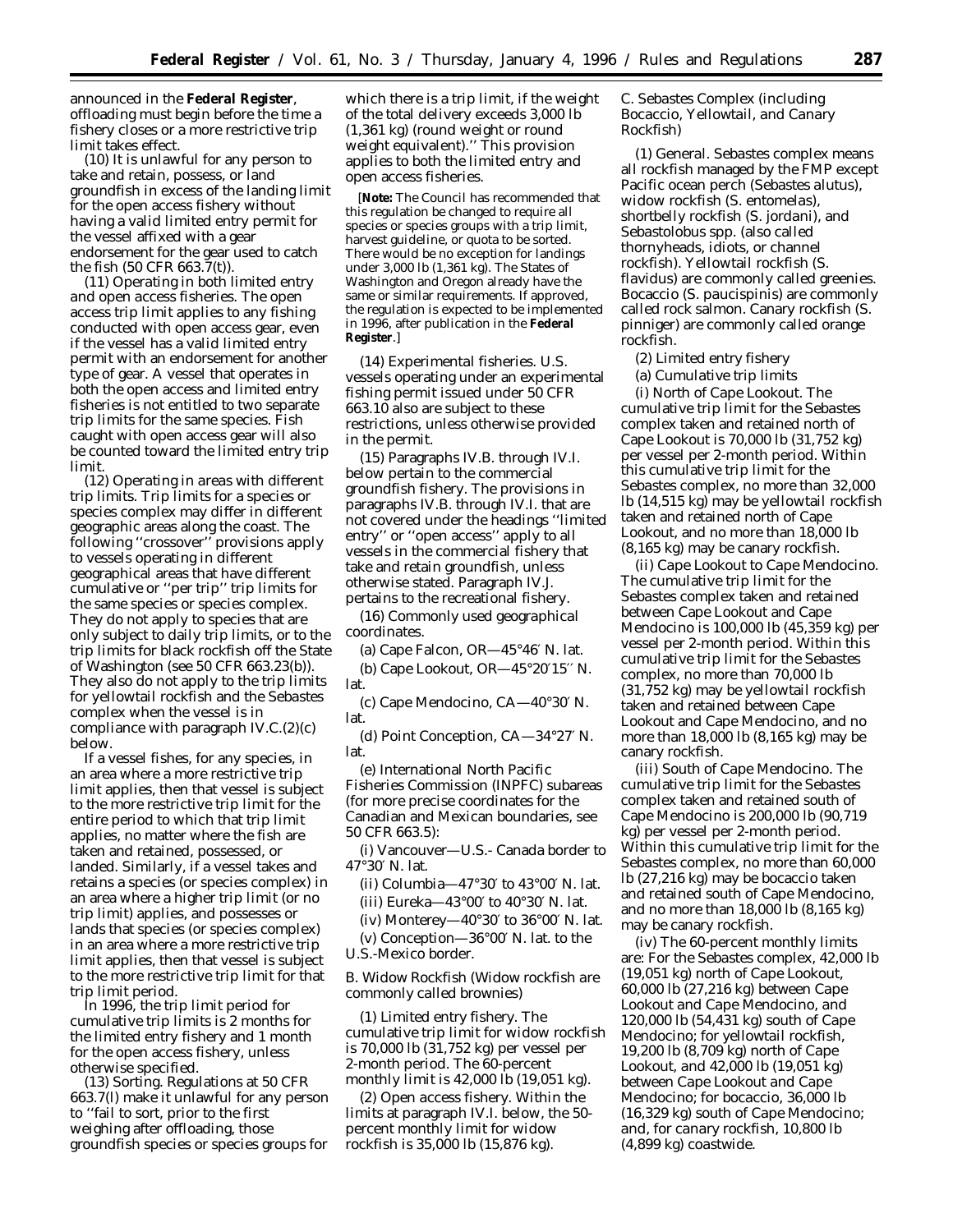(b) For operating in areas with different trip limits for the same species, see paragraph IV.A.(12) above.

(c) *State declarations.* The provisions of paragraph IV.A.(12) do not apply to vessels fishing in conformance with this paragraph. The States of Oregon and Washington are implementing declaration procedures that enable a vessel that fishes or transits both north and south of Cape Lookout during a trip limit period (2 months for the limited entry fishery, 1 month for the open access fishery) to retain the larger cumulative limit for the *Sebastes* complex and yellowtail rockfish taken and retained south of Cape Lookout. Declarations must be made, according to state law, to the state where the fish will be landed. To make a declaration or for further information, contact: Washington Department of Fish and Wildlife, Montesano, WA, at 206–249– 4628; or Oregon Department of Fish and Wildlife, Newport, OR, at 503–867–4741 or 503–867–0300.

(3) *Open access fishery.*

(a) The state declaration procedures are available to all vessels, whether in the limited entry or open access fishery.

(b) Within the limits at paragraph IV.I. below, the 50-percent monthly limits are: For the *Sebastes* complex, 35,000 lb (15,876 kg) north of Cape Lookout, 50,000 lb (22,680 kg) between Cape Lookout and Cape Mendocino, and 100,000 lb (45,359 kg) south of Cape Mendocino; for yellowtail rockfish, 16,000 lb (7,258 kg) north of Cape Lookout, and 35,000 lb (15,876 kg) between Cape Lookout and Cape Mendocino; for bocaccio, 30,000 lb (13,608 kg) south of Cape Mendocino; and, for canary rockfish, 9,000 lb (4,082 kg) coastwide.

# *D. POP*

(1) *Limited entry fishery.* The cumulative trip limit for POP is 10,000 lb (4,536 kg) per vessel per 2-month period. The 60-percent monthly limit is 6,000 lb (2,722 kg).

(2) *Open access fishery.* Within the limits at paragraph IV.I. below, the 50 percent monthly limit for POP is 5,000 lb (2,268 kg).

# *E. Sablefish and the DTS Complex (Dover Sole, Thornyheads, and Trawl-Caught Sablefish)*

(1) *1996 Management goal.* The sablefish fishery will be managed to achieve the 7,800-mt harvest guideline in 1996.

(2) *Washington coastal tribal fisheries.* The U.S. Government recognizes that the Makah, Hoh, Quileute, and Quinault tribes have treaty rights to fish for groundfish. Each tribe has such right in

its usual and accustomed fishing grounds. The tribal treaty allocation for sablefish for 1996 is 780 mt. The tribes will regulate their fisheries so as not to exceed this allocation.

(3) *Limited entry fishery*

(a) *Gear allocations.* After subtracting the tribal-imposed catch limit and the open access allocation from the harvest guideline for sablefish, the remainder is allocated 58 percent to the trawl fishery and 42 percent to the nontrawl fishery.

[**Note**: The 1996 harvest guideline for sablefish north of 36° N. lat. is 7,800 mt. The 780-mt tribal allocation is subtracted, and the limited entry and open access allocations are based on the remaining 7,020 mt. The limited entry allocation of 6,557 mt for 1996 is allocated 3,803 mt (58 percent) to the trawl fishery and 2,754 mt (42 percent) to the nontrawl fishery. The trawl and nontrawl gear allocations are harvest guidelines in 1996, which means the fishery will be managed not to exceed the harvest guidelines, but will not necessarily be closed if they are reached.]

(b) *Limited entry trip and size limits for the DTS complex.* These provisions apply to Dover sole and thornyheads caught with any limited entry gear and to sablefish caught with limited entry trawl gear. ''DTS complex'' means Dover sole (*Microstomus pacificus*), thornyheads (*Sebastolobus* spp.), and trawl-caught sablefish (*Anoplopoma fimbria*). Sablefish are also called blackcod. Thornyheads, also called idiots, channel rockfish, or hardheads, include two species, shortspine thornyheads (*S. alascanus*) and longspine thornyheads (*S. altivelis*).

(i) *North of Cape Mendocino.* The cumulative trip limit for the DTS complex taken and retained north of Cape Mendocino is 70,000 lb (31,752 kg) per vessel per 2-month period. Within this cumulative trip limit, no more than 12,000 lb (5,443 kg) may be sablefish, and no more than 20,000 lb (9,072 kg) may be thornyheads. No more than 4,000 lb (1,814 kg) of the thornyheads may be shortspine thornyheads.

(ii) *South of Cape Mendocino.* The cumulative trip limit for the DTS complex taken and retained south of Cape Mendocino is 100,000 lb (45,359 kg) per vessel per 2-month period. Within this cumulative trip limit, no more than 12,000 lb (5,443 kg) may be sablefish, and no more than 20,000 lb (9,072 kg) may be thornyheads. No more than 4,000 lb (1,814 kg) of the thornyheads may be shortspine thornyheads.

(iii) The 60-percent monthly limits are: For the DTS complex, 42,000 lb (19,051 kg) north of Cape Mendocino, and 60,000 lb (27,216 kg) south of Cape Mendocino; for trawl-caught sablefish, 7,200 lb (3,266 kg); for both species of

thornyheads combined, 12,000 lb (5,443 kg); and for shortspine thornyheads, 2,400 lb (1,089 kg).

(iv) In any trip, no more than 500 lb (227 kg) may be trawl-caught sablefish smaller than 22 inches (56 cm) total length. (See paragraph IV.A.(6) regarding length measurement.)

(v) For operating in areas with different trip limits for the same species, see paragraph IV. A.(12) above.

(c) *Limited entry trip and size limits for nontrawl sablefish.* These daily trip limits, which apply to sablefish of any size, apply until the closed period before the start of the regular season (as specified at 50 CFR 663.23(b)(2)), between the end of the regular season and the beginning of the mop-up season, and after the mop-up season.

**[Note:** The Council recommended that the regular season be delayed until September 1, 1996. Before this change can be made effective, it must be approved by NMFS and then implemented by a regulation published in the **Federal Register**.]

(i) *North of 36*°*00*′ *N. lat.* The daily trip limit for sablefish taken and retained with nontrawl gear north of 36°00′ N. lat. is 300 lb (136 kg).

(ii) *South of 36*°*00*′ *N. lat.* The daily trip limit for sablefish taken and retained with nontrawl gear south of 36°00′ N. lat. is 350 lb (159 kg).

(iii) During the ''regular'' or ''mop-up'' seasons, the only trip limit in effect applies to sablefish smaller than 22 inches (56 cm) total length, which may comprise no more than 1,500 lb (680 kg) or 3 percent of all legal sablefish 22 inches (56 cm) (total length) or larger, whichever is greater. (See paragraph IV.A.(6) regarding length measurement.)

(d) For headed and gutted sablefish:

(i) The minimum size limit for headed sablefish, which corresponds to 22 inches (56 cm) total length for whole fish, is 15.5 inches (39 cm).

(ii) The conversion factor established by the state where the fish is or will be landed will be used to convert the processed weight to round weight for purposes of applying the trip limit. (The conversion factor currently is 1.6 in Washington, Oregon, and California. However, the state conversion factors may differ; fishermen should contact fishery enforcement officials in the state where the fish will be landed to determine that state's official conversion factor.)

(4) *Open access fishery.* Within the limits in paragraph IV.I. below, a vessel using exempt trawl gear in the open access fishery is subject to the 50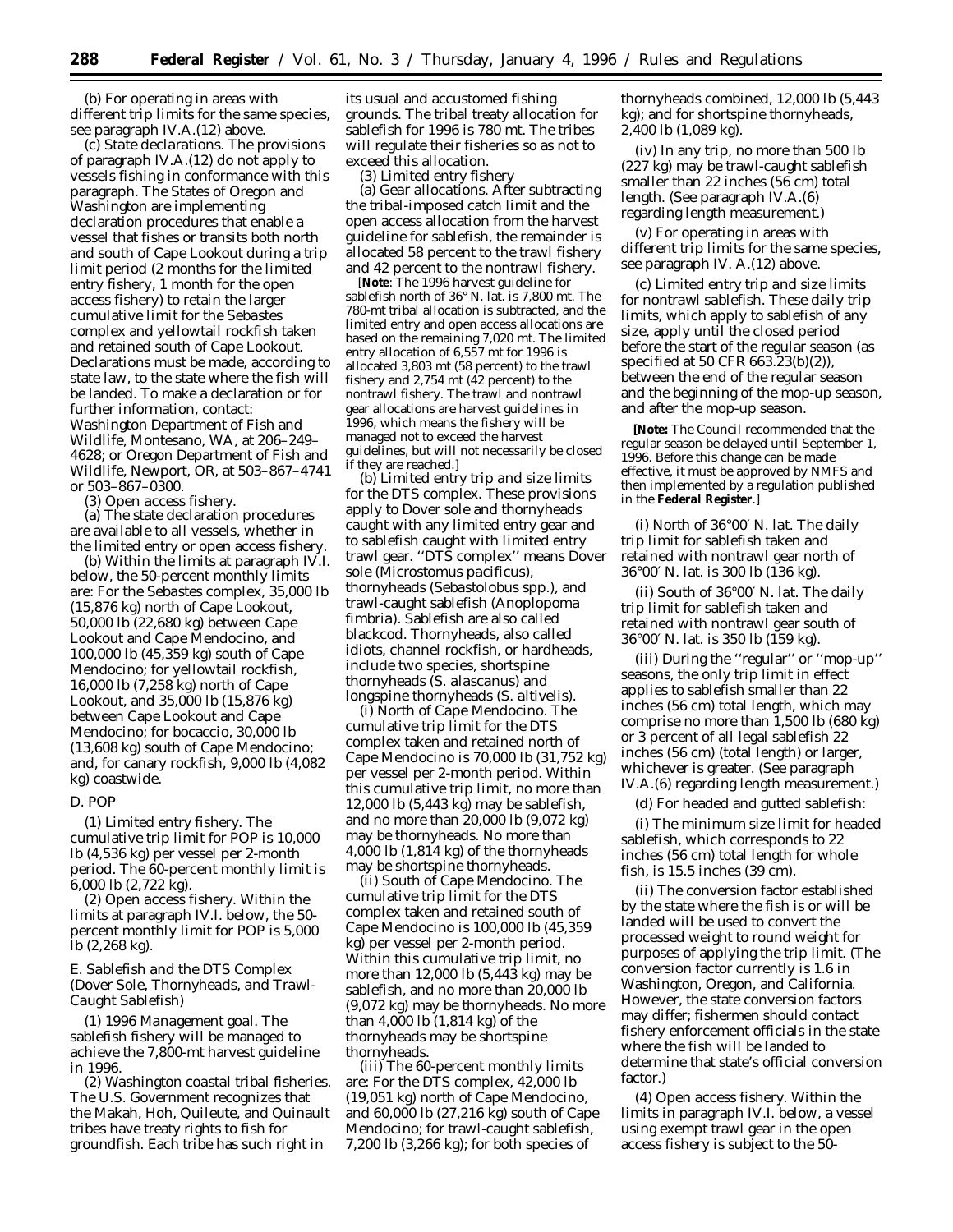percent monthly limits, which are as follows: For the DTS complex, 35,000 lb (15,876 kg) north of Cape Mendocino, and 50,000 lb (22,680 kg) south of Cape Mendocino; for trawl-caught sablefish, 6,000 lb (2,722 kg); for both species of thornyheads combined, 10,000 lb (4,536 kg); and for shortspine thornyheads, 2,000 lb (907 kg).

## *F. Whiting*

(1) *Limited entry fishery.* Additional regulations that apply to the whiting fishery are found at 50 CFR 663.7 and 663.23(b)(3) and (4).

(a) No more than 10,000 lb (4,536 kg) of whiting may be taken and retained, possessed, or landed, per vessel per fishing trip before the regular season for whiting begins, as specified at 50 CFR 663.23(b)(3). This includes any whiting caught shoreward of 100 fathoms (183 m) in the Eureka subarea (see paragraph  $IV.F.(1)(b)$ ).

(b) No more than 10,000 lb (4,536 kg) of whiting may be taken and retained, possessed, or landed by a vessel that, at any time during a fishing trip, fished in the fishery management area shoreward of the 100-fathom (183-m) contour (as shown on NOAA Charts 18580, 18600, and 18620) in the Eureka subarea.

(2) *Open access fishery.* See paragraph IV.I. below.

#### *G. Lingcod*

(1) *Limited entry fishery.* The cumulative trip limit for lingcod is 40,000 lb (18,144 kg) per vessel per 2 month period. The 60-percent monthly limit is 24,000 lb (10,886 kg). No lingcod may be smaller than 22 inches (56 cm) total length, except for a 100-lb (45-kg) trip limit for trawl-caught lingcod smaller than 22 inches (56 cm). Length measurement is explained at paragraph IV.A.(6)

(2) *Open access fishery.* Within the limits in paragraph IV.I. below, the 50 percent monthly limit for lingcod is 20,000 lb (9,072 kg).

(3) *Conversions*

(a) *Size conversion.* For lingcod with the head removed, the minimum size limit, which corresponds to 22 inches (56 cm) total length for whole fish, is 18 inches (46 cm).

(b) *Weight conversion.* The conversion factor established by the state where the fish is or will be landed will be used to convert the processed weight to round weight for purposes of applying the trip limit. (The states' conversion factors may differ and fishers should contact fishery enforcement officials in the state where the fish will be landed to determine that state's official conversion factor.) If a state does not have a conversion factor for lingcod that is

headed and gutted, or only gutted, the following conversion factors will be used. To determine the round weight, multiply the processed weight times the conversion factor.

(i) *Headed and gutted.* The conversion factor for headed and gutted lingcod is 1.5. (The State of Washington currently uses a conversion factor of 1.5.)

(ii) *Gutted, with the head on.* The conversion factor for lingcod that has only been eviscerated is 1.1.

### *H. Black Rockfish*

The regulations currently at 50 CFR 663.23(b)(1)(iii) state: ''The trip limit for black rockfish (*Sebastes melanops*) for commercial fishing vessels using hookand-line gear between the U.S.-Canada border and Cape Alava (48°09′30′′ N. lat.), and between Destruction Island (47°40′00′′ N. lat.) and Leadbetter Point (46°38′10′′ N. lat.), is 100 lb or 30 percent by weight of all fish on board, whichever is greater, per vessel per fishing trip. This trip limit does not apply to coastal treaty Indian fishermen operating under harvest guidelines established under paragraph (b)(1)(ii) of this section [§ 663.23].'' The provisions at paragraphs IV.A.(12) and IV.C.(2)(c) do not apply.

### *I. Trip Limits in the Open Access Fishery*

A vessel operating in the open access fishery must not exceed any trip limit, frequency limit, and/or size limit for the open access fishery; or for the same gear and/or subarea in the limited entry fishery; or, in any calendar month, 50 percent of any 2-month cumulative trip limit for the same gear and/or subarea in the limited entry fishery, called the ''50-percent monthly limit.'' For purposes of this paragraph, exempted trawl gear (that is used to harvest shrimp, prawns, California halibut or sea cucumbers as provided in this paragraph I.) may not exceed any limit for the limited entry trawl fishery, or 50 percent of any 2-month cumulative limit that applies to limited entry trawl gear. No groundfish landing by shrimp or prawn pot (trap) gear may be in excess of the limited entry trip limit for nontrawl gear. The cross-over provisions at paragraph IV.A.(12) that apply to the limited entry fishery apply to the open access fishery as well.

(1) *Rockfish.* Rockfish means all rockfish as defined at 50 CFR 663.2, which includes the *Sebastes* complex (including yellowtail rockfish, bocaccio, and canary rockfish), shortbelly rockfish, widow rockfish, POP, and thornyheads.

(a) *North of Cape Lookout.* The cumulative monthly trip limit for rockfish taken and retained north of Cape Lookout is 35,000 lb (15,876 kg) per vessel per month.

(b) *South of Cape Lookout.* The cumulative monthly trip limit for rockfish taken and retained south of Cape Lookout is 40,000 lb (18,144 kg) per vessel per month.

(c) *Coastwide.* The following trip limits also apply and are counted toward the cumulative monthly limit for rockfish:

(i) 10,000-lb (4,536-kg) of rockfish per vessel per fishing trip, except for vessels using setnet or trammel net gear; and,

 $(ii)$  A daily trip limit of 50 lb (23 kg) of thornyheads.

(d) For operating in areas with different trip limits for the same species, see paragraph IV.A.(12) above.

(2) *Sablefish.* [*Note*: Under current regulations, the closure prior to the ''regular season'' for the limited entry fishery also applies to the open access fishery.]

(a) *North of 36*°*00*′ *N. lat.* The daily trip limit for sablefish taken and retained north of 36°00′ N. lat. is 300 lb (136 kg).

(b) *South of 36*°*00*′ *N. lat.* The daily trip limit for sablefish taken and retained south of 36°00′ N. lat. is 350 lb (159 kg).

(3) *Groundfish taken by shrimp or prawn trawl*

(a) *Pink shrimp.* The trip limit for a vessel engaged in fishing for pink shrimp is 1,500 lb (680 kg) (multiplied by the number of days of the fishing trip) of groundfish.

(b) *Spot and ridgeback prawns.* The trip limit for a vessel engaged in fishing for spot or ridgeback prawns is 1,000 lb (454 kg) of groundfish species per fishing trip.

(c) This rule is not intended to supersede any more restrictive state law relating to the retention of groundfish taken in shrimp or prawn pots or traps.

(4) *Groundfish taken by California halibut or sea cucumber trawl.* The trip limit for a vessel participating in the California halibut fishery or in the sea cucumber fishery south of Point Arena, CA (38°57′30′′ N. lat.) is 500 lb (227 kg) of groundfish per vessel per fishing trip.

(a) A trawl vessel will be considered participating in the California halibut fishery if:

(i) It is not fishing under a valid limited entry permit issued under 50 CFR part 663 for trawl gear;

(ii) All fishing on the trip takes place south of Point Arena; and

(iii) The landing includes California halibut of a size required by California Fish and Game Code section 8392(a),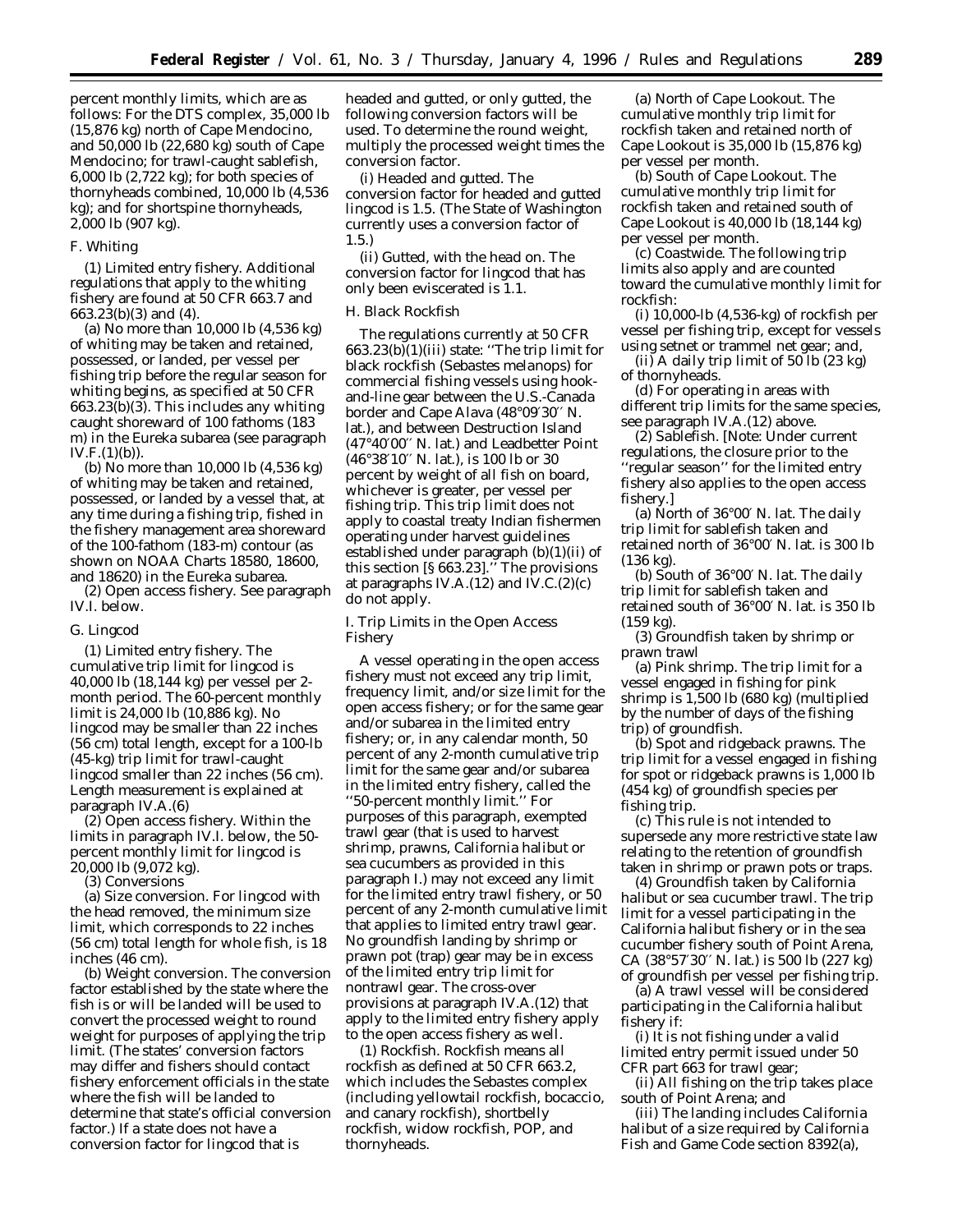which states: ''No California halibut may be taken, possessed or sold which measures less than 22 inches in total length, unless it weighs four pounds or more in the round, three and one-half pounds or more dressed with the head on, or three pounds or more dressed with the head off. Total length means the shortest distance between the tip of the jaw or snout, whichever extends farthest while the mouth is closed, and the tip of the longest lobe of the tail, measured while the halibut is lying flat in natural repose, without resort to any force other than the swinging or fanning of the tail.''

(b) A trawl vessel will be considered participating in the sea cucumber fishery if:

(i) It is not fishing under a valid limited entry permit issued under 50 CFR part 663 for trawl gear;

(ii) All fishing on the trip takes place south of Point Arena; and

(iii) The landing includes sea cucumbers taken in accordance with California Fish and Game Code section 8396, which requires a permit issued by the State of California.

### *J. Recreational Fishery*

(1) *California.* The bag limits for each person engaged in recreational fishing seaward of the State of California are: five lingcod per day, which may be no smaller than 22 inches (56 cm) total length; and 15 rockfish per day. Multiday limits are authorized by a valid permit issued by the State of California and must not exceed the daily limit multiplied by the number of days in the fishing trip.

(2) *Oregon.* The bag limits for each person engaged in recreational fishing seaward of the State of Oregon are: Three lingcod per day, which may be no smaller than 22 inches (56 cm) total length; and 15 rockfish per day, of which no more than 10 may be black rockfish (*Sebastes melanops*).

(3) *Washington.* The bag limits for each person engaged in recreational fishing seaward of the State of Washington are: three lingcod per day no smaller than 22 inches (56 cm) total length, and either 15 rockfish per day south of Leadbetter Point (46°38′10′′ N. lat.) or 12 rockfish per day north of Leadbetter Point.

**V. Issuance of Experimental Fishing Permits (EFPs) in 1995**

In 1995, applications were received and approved for three different types of experimental fishing permits (50 CFR 663.10).

(1) The first was from the State of Oregon (representing Washington and California as well) for the purpose of

renewing the EFP to monitor the bycatch of salmon in the shore-based whiting fishery. Under this permit, 35 vessels were issued EFPs that required all salmon caught incidentally in the whiting fishery to be landed shoreside. Almost 15 percent of the shore-based landings were observed, higher than the 10 percent goal.

(2) The second application was a variation of the whiting EFP. The State of California requested that, in addition to the terms and conditions governing the whiting EFP, a small number of fishers be allowed to fish for whiting inside of the 100-fathom (183-m) contour in the Eureka subarea, which currently is prohibited. The purpose was to see if the bycatch rate of salmon could be kept at acceptable levels by this small, shore-based sector of the fleet delivering to Eureka and Crescent City, CA. However, whiting did not appear in fishable concentrations in 1995, so even though this experimental fishery was approved, the EFPs were not issued.

(3) The third application was for a new, enhanced data collection program that applied to other groundfish fisheries. This application was submitted by the State of Oregon, but could include involvement by the States of Washington and California as well. The purpose of the experiment was to monitor trip-limit-induced discards and the bycatch of salmon and non-target species in the groundfish trawl fishery. All participating vessels will be required to land salmon caught incidentally in groundfish trawl gear and to keep enhanced logbooks required by the State of Oregon. Some vessels will carry at-sea observers to monitor trip-limit induced discards, and some vessels will be required to bring virtually their entire catch to shore for additional monitoring. This is intended to be the first of a multi-year cooperative data collection program with the industry and state and Federal governments. This fishery started later than expected. Three EFPs have been issued since early November 1995. The EFP program may continue through 1996.

## **VI. Applications for Experimental Fishing Permits in 1996**

Three applications also were received for experimental fishing permits in 1996. Two, the whiting EFPs described in paragraphs (1) and (2) of paragraph V. above, had been approved for 1995. The scope of the experiment and level of participation would be the same as requested for 1995. The third is for a new experiment to obtain biological information on sablefish to confirm or improve data used in the stock

assessment for this species. This experiment would allow one vessel to retain 500 lb (227 kg) in excess of the trawl trip limit for sablefish, and is not expected to exceed 5 mt per year. A state or Federal scientist would be aboard every trip to gather the biological data. These applications were presented at the Council's October 1995 meeting. The Council recommended issuance of all three in 1996. (In addition, the enhanced data collection program discussed as number (3) in the previous paragraph continues in 1996.) Comments on the three applications for 1996 are invited. If approved, the whiting EFPs would be issued by March 1 for vessels delivering in the State of California, and mid-April for vessels delivering in Washington and Oregon; and the EFP for sablefish would be issued early in 1996. The decision on whether to issue EFPs and determinations on appropriate permit conditions will be based on a number of considerations, including the Council's recommendation and comments received from the public.

#### *Classification*

The final specifications and management measures for 1996 are issued under the authority of and are in accordance with 50 CFR parts 611 and 663, the regulations implementing the FMP.

Much of the data necessary for these specifications and management measures came from the current fishing year. Because of the timing of the receipt, development, review, and analysis of the fishery information necessary for setting the initial specifications and management measures, and the need to have these specifications and management measures in effect at the beginning of the 1996 fishing year, there is good cause under 5 U.S.C.  $553(b)(B)$  to waive prior notice and opportunity for public comment for the specifications and management measures. Amendment 4 to the FMP, implemented on January 1, 1991, recognized these timeliness considerations, and set up a system by which the interested public is notified, through **Federal Register** publication and Council mailings, of meetings and of the development of these measures, and is provided the opportunity to comment during the Council process. The public participated in GMT, Groundfish Advisory Subpanel, Scientific and Statistical Committee, and Council meetings in August and October 1995 where these recommendations were formulated. Additional public comments will be accepted for 30 days after publication of